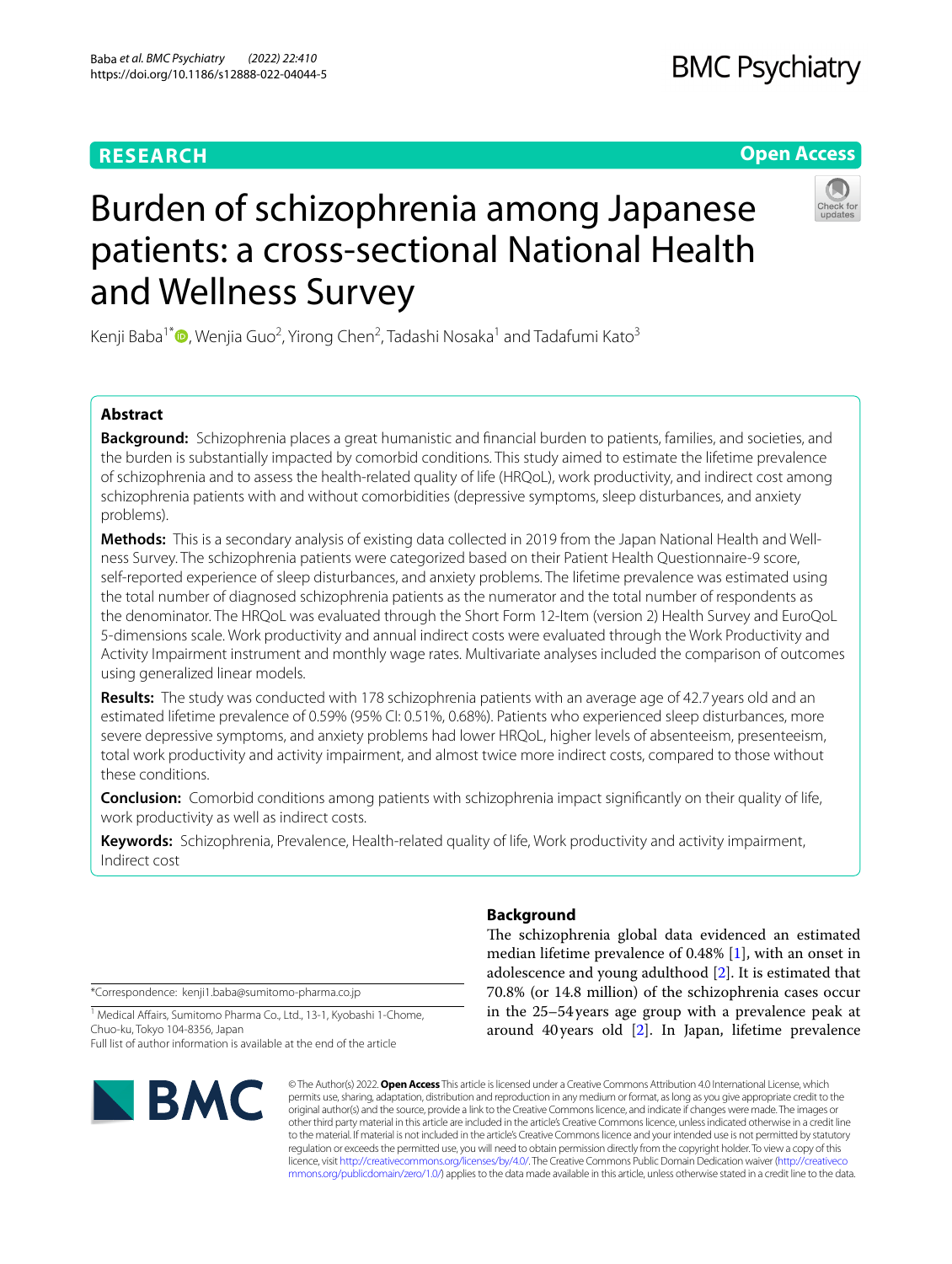of schizophrenia was estimated to be between 0.19 to 1.79%, based on epidemiological surveys between 1940s to 1970s [\[3](#page-12-2)]. It is worth noting that those epidemiological surveys summarized by *Nakane* et al. was focused on locations with unique social environments, particularly isolated and remote communities, which could impose limitations on the interpretation and generalizability of the results [\[3\]](#page-12-2). It has also been recently reported in Japan that nearly one-third of all long-term hospitalized psychiatric patients were aged ≥75years old and two-third of all long-term hospitalized psychiatric patients were schizophrenia patients  $[4]$ . Therefore, an assessment of schizophrenia prevalence based on a broader patient population is needed to provide a current estimation of the prevalence and to understand the burden of disease in Japan.

Compared with the general population, life expectancy for patients with schizophrenia is reduced with a weighted average of 14.5 years of potential life lost [[5\]](#page-12-4). This reduction in life expectancy is likely owing to depressive symptoms and physical morbidities (i.e., cardiovascular disease and type II diabetes mellitus). Specifcally, a cohort study has shown a relationship between depressive symptoms and suicide risk [\[6](#page-12-5)], and a systematic review has shown that high suicide risk is one of the major causes of shortened life expectancy in schizophrenia patients [[7\]](#page-12-6). In addition to a shortened life expectancy, schizophrenia contributes 13.4 (95% uncertainty interval: 9.9–16.7) million years of life lived with disability (YLDs) to the burden of disease, equivalent to 1.7% of total YLDs globally in 2016 which is considered substantial [\[2](#page-12-1)].

Schizophrenia also places signifcant fnancial burden on families, health systems, and society [\[8](#page-12-7), [9\]](#page-12-8). In Japan, it was estimated that the total cost of schizophrenia was approximately JPY  $(\frac{4}{2.77} \text{ trillion}$  (US\$23.7 billion). The greatest part of that cost (72% of the total cost) was contributed by the indirect cost (including morbidity and mortality costs). The direct costs, morbidity, and mortality costs were estimated to be ¥0.77 trillion (\$6.59 billion), ¥1.85 trillion (\$15.8 billion) and ¥0.16 trillion (\$1.33 billion), respectively [\[10](#page-12-9)].

Regarding the costs of informal care (care provided by non-professional caregivers, such as family, friends, acquaintances, or neighbors), caregivers of patients with schizophrenia are largely afected by the burden of the disease. They had significantly higher work impairment than those caregivers for other conditions [[11\]](#page-12-10). In Japan, 19% of caregivers reported that they used to work but had to quit their job and gave up an income of approximately JPY 1.3 million because of caregiving [\[12\]](#page-12-11). For those who are still in the workforce, their productivity was also impacted. About 5% of them reported missing work due to taking care of schizophrenia patients in the last 7days while their productivity was reduced by approximately 25%. Among total annual productivity loss, JPY 2.36 million was due to reduced work performance (presenteeism) while at work and JPY 197,355 is due to sick leave (absenteeism) [[12\]](#page-12-11).

The humanistic burden among patients with schizophrenia is substantially impacted by comorbid depressive and anxiety symptoms, cognitive impairment, and caregiver burden [[9,](#page-12-8) [13,](#page-12-12) [14\]](#page-12-13). Comorbid depression and anxiety were found to negatively impact the progression, morbidity, and mortality of schizophrenia. In addition, these factors could be an obstacle to recovery or remission  $[9, 13, 14]$  $[9, 13, 14]$  $[9, 13, 14]$  $[9, 13, 14]$  $[9, 13, 14]$ . The reported prevalence of comorbid depression and anxiety among patients with schizophrenia is 32.6% (depression) [[15\]](#page-12-14) and 38.3% (anxiety) [[16\]](#page-12-15). A higher prevalence of anxiety and depression is correlated with lower quality of life  $(QoL)$  [\[13](#page-12-12), [17](#page-12-16)].

The QoL of schizophrenia patients is worse than the general population and worse than many patients with physical and other mental disorders [[18\]](#page-12-17). Besides, the quality of life and ability to engage in everyday activities are reduced in schizophrenia patients due to signifcant social and/or occupational dysfunction, which impose a signifcant caregiver burden [[12\]](#page-12-11). In Japan, however, epidemiological surveys of schizophrenia patients have not been conducted in recent years. Hence, the prevalence of schizophrenia, its impact, and indirect costs among those patients have not been well studied. Through utilizing a large-scale self-reported online survey, the objective of our study was to estimate the prevalence of schizophrenia and to assess the health-related quality of life (HRQoL), work productivity and activity impairment (WPAI), and indirect cost among adult patients with a self-reported physician diagnosis of schizophrenia with and without comorbidities. The comorbidities of interest in this study include depressive symptoms, sleep disturbances, and anxiety problems.

#### **Methods**

## **Study design and participants**

The study is a secondary analysis of existing data collected in 2019 from the cross-sectional Japan National Health and Wellness Survey (NHWS). The NHWS is a self-administered online survey covering self-reported information on respondent characteristics, disease status, and health outcomes, administered to adult respondents (aged 18 and above) in Japan and 11 other countries.

In Japan, a stratifed random sampling framework with quotas approximating the age and gender distribution according to the Japanese census data was implemented to ensure that the NHWS respondents were representative of the general adult population in Japan.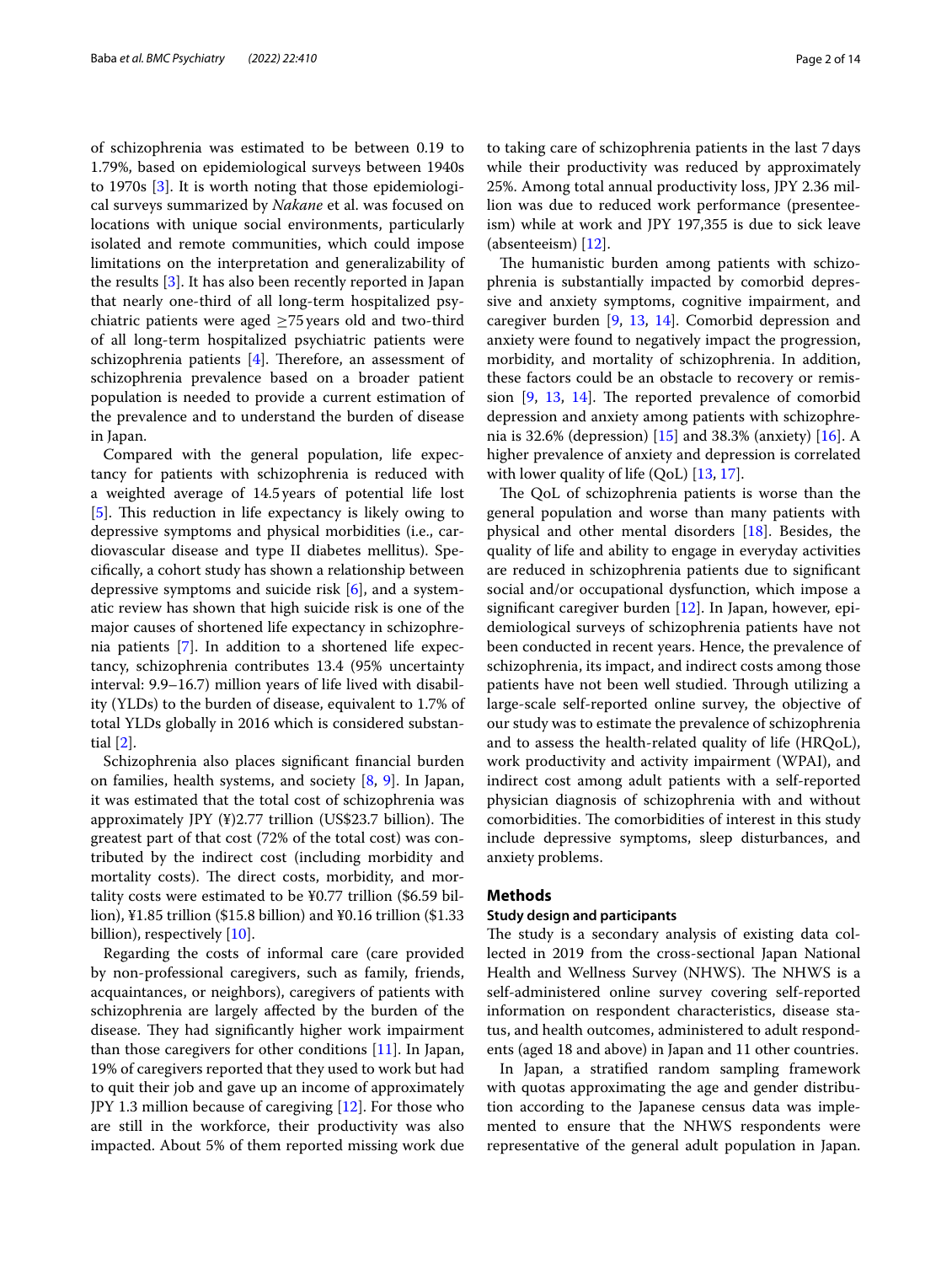The NHWS was granted exemption status upon review by Pearl International Review Board (Indianapolis, IN). All respondents provided informed consent prior to participation. Anonymized data were utilized in this study, and the Juntendo University Ethics Committee assessed and determined that institutional ethics approval could be waived, according to the Ministry of Education, Culture, Sports, Science, and Technology and the Ministry of Health, Labour, and Welfare's ethical guidelines for medical and health research involving human subjects [\[19](#page-12-18)].

#### **Study population**

Respondents who self-reported a physician diagnosis of schizophrenia were included in this study. Among diagnosed schizophrenia patients, they were divided into subgroups based on their Patient Health Questionnaire (PHQ)-9 score  $[20]$  $[20]$  $[20]$ , the self-reported experience of sleep disturbances, as well as self-reported experience of anxiety problems.

#### **Measures**

Demographic characteristics analyzed in this study included age, gender, marital status, level of education, employment status, household income, geographic location, and health insurance status. The general health characteristics included body mass index (BMI), Charlson Comorbidity Index (CCI) [\[21,](#page-12-20) [22\]](#page-12-21), smoking status, alcohol use, and exercise behavior. The healthcare resources utilization (HCRU) was assessed as the number of healthcare provider (HCP) visits, the number of emergency room (ER) visits, and the number of hospitalizations in the past 6 months for own medical conditions, as well as the out-of-pocket payment for own prescription medications in an average month.

#### *Health‑related quality of life (HRQoL)*

The HRQoL was measured using the Short Form 12-Item (version 2) Health Survey (SF-12v2) instrument [\[23](#page-12-22)]. This is a multipurpose, generic instrument comprising of 12 questions. The  $SF-12v2$  instrument has been translated and validated for use in the Japanese population [[24,](#page-12-23) [25](#page-12-24)]. A Japan-specifc norm-based scoring algorithm was applied to derive three summary scores: mental component summary (MCS), physical component summary (PCS), and role component summary (RCS) scores [[24\]](#page-12-23). Summary scores range from 0 to 100, with higher scores indicating better quality of life (QoL). The Euro-QoL 5-dimensions scale (EQ-5D-5L) summary index was also used to quantify health state utilities with higher scores indicating better QoL  $[26]$  $[26]$ . The EQ-5D also has a visual analog scale (VAS) where respondents indicated their self-rated health on a line from 0 ("best imaginable health") to 100 ("worst imaginable health state").

#### *Impact on work‑related activities*

The Work Productivity and Activity Impairment (WPAI) is a six-item validated instrument consisting of four metrics in the form of percentages: absenteeism (the percentage of work time missed because of one's health in the past 7 days), presenteeism (the percentage of impairment experienced because of one's health while at work in the past 7 days), total work productivity impairment (an overall impairment estimate that is a combination of absenteeism and presenteeism), and activity impairment (the percentage of impairment in daily activities because of one's health in the past 7 days). Higher percentage values indicate greater impairment. Respondents who reported being employed full-time, part-time or self-employed were surveyed for absenteeism, presenteeism, and total work productivity impairment. All respondents provided data for activity impairment [[27\]](#page-12-26).

#### *Indirect costs*

Indirect costs in this study only included morbidity cost. The annual indirect costs were calculated by integrating information from the WPAI and monthly wage rates from the Japan Basic Survey on Wage Structure, 2019 [[28](#page-12-27)] using the human-capital method [\[29\]](#page-12-28). Total indirect costs due to work productivity impairment were calculated.

#### *The severity of depressive symptoms*

Self-reported severity of depressive symptoms was assessed by the validated PHQ-9 questionnaire [[20](#page-12-19)]. It is a 9-item questionnaire that measures the frequency of depression symptoms, with items scored on a 4-point scale (not at all = 0 to nearly every day = 3). Two cut-off points (10 and 14) were used for categorization based on depression severity [[30,](#page-12-29) [31\]](#page-12-30).

#### *Sleep disturbances and anxiety problems*

Experience of sleep disturbances (including insomnia, narcolepsy, sleep apnea, and other sleep difficulties) and anxiety problems (including anxiety symptoms, generalized anxiety disorder, obsessive-compulsive disorder, panic disorder, phobias, post-traumatic stress disorder, and social anxiety disorder) were self-reported by all respondents in NHWS.

#### **Statistical analysis**

The lifetime prevalence of schizophrenia in Japan was estimated using the total number of diagnosed schizophrenia patients as the numerator and the total number of NHWS respondents in Japan as the denominator. Demographic and general health characteristics, as well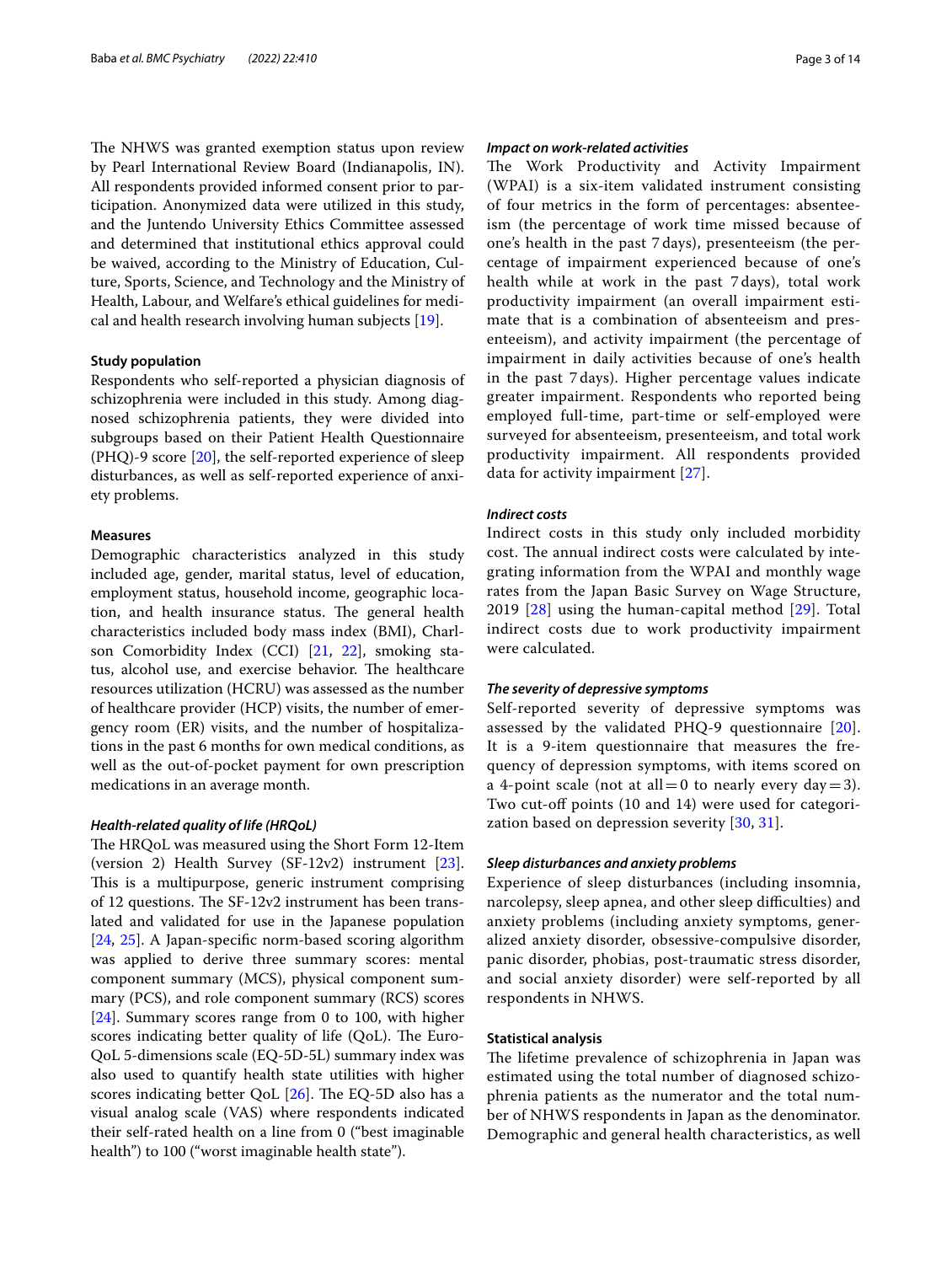as HCRU, were reported using counts and percentages for categorical variables and means and standard deviations (SDs) for continuous variables, among patients with schizophrenia. Bivariate comparisons between the subgroups concerning these characteristics and health outcomes were conducted using independent t-tests for continuous variables and chi-square tests for categorical variables.

Multivariate analyses included the comparison of outcomes (HRQoL, WPAI, indirect costs) using generalized linear models (GLMs) to control for covariates between schizophrenia patients with diferent severity of depressive symptoms. GLMs with identity link functions were used for approximately normally distributed outcomes (including HRQoL summary scores, EQ-5D index, and VAS); while GLMs with log link functions were used for outcome variables with skewed distribution (including WPAI measures and indirect costs). Age, gender, region, marital status, level of education, employment status, household income, insurance type, BMI, CCI, smoking status, alcohol use, exercise behavior, and out-of-pocket payment were included in the GLMs as covariates. Estimated adjusted means with 95% confdence intervals (CIs) and *p*-values for all outcomes were reported. Association between the PHQ-9 categories  $(<5, 5-9, 10-14,$ 15–19, and  $\geq$  20) and patient health outcomes among schizophrenia patients were further investigated using Kruskal-Wallis H Test. This approach for analysing NHWS data has previously been described in other studies [\[32\]](#page-12-31).

All statistical analyses were performed using IBM SPSS Statistics Version 25 [\[33\]](#page-12-32). *P*-values of less than 0.05 were considered statistically signifcant.

#### **Results**

#### **Participants and lifetime prevalence**

Among the 30,006 respondents to the 2019 Japan NHWS, 178 participants self-reported a diagnosis of schizophrenia. The lifetime prevalence was estimated to be 0.59% (95% CI: 0.51, 0.68%). Among diagnosed schizophrenia patients, 93 scored less than 10 using PHQ-9 (PHQ-9<10) while 85 scored at least 10 using PHQ-9 (PHQ-9 $\geq$  10); 117 scored less than 14 (PHQ-9 $<$  14) while 61 scored at least 14 (PHQ-9 $\geq$  14). About half (*N*=88) of schizophrenia patients experienced sleep disturbances, and 90 had not experienced any sleep disturbances. Concerning the anxiety problems, 66 patients with schizophrenia experienced this problem while 112 did not.

#### **Demographic and health characteristics**

The average age of schizophrenia patients was 42.70 and almost 90% of patients were below 65years old. There were similar proportions of males and females among patients with schizophrenia. A small proportion of patients (29.2%) were married or living with a partner, and 32.6% of schizophrenia patients had a university degree. More than half of the patients were employed and about one-third of the patients were overweight (Table [1\)](#page-4-0).

### **Diagnosed schizophrenia patients with milder versus more severe depressive symptoms**

Demographic and general health characteristics were compared between Japanese schizophrenia patients with milder ( $PHQ-9<10$ ) or more severe depressive symptoms (PHQ-9 $\geq$ 10). Among the patient characteristics examined, signifcant diferences were only observed in age and marital status – patients with more severe depressive symptoms were younger (38.80 vs. 46.26) and fewer of them were married or living with a partner (20.0% vs. 37.6%) (Table [2\)](#page-5-0).

The bivariate analysis demonstrated that Japanese norm-based MCS and RCS scores of the SF-12v2 were lower in patients with schizophrenia and with  $PHQ-9 \ge 10$ , compared to schizophrenia patients with PHQ-9<10 ( $p$ < 0.001). No significant differences were observed in PCS score (Table [3](#page-7-0)). In addition, lower EQ-5D utility scores and VAS scores were reported in schizophrenia patients with  $PHQ-9 \ge 10$  compared to those with PHQ-9<10 (both  $p < 0.001$ ). Comparing to patients with PHQ-9<10, schizophrenia patients with PHQ-9≥10 had higher levels of impairment in terms of absenteeism, presenteeism, total work productivity impairment, activity impairment and higher indirect costs (all  $p < 0.05$ ).

After adjusting for age, gender, region, marital status, level of education, employment status, household income, insurance type, BMI, CCI, smoking status, alcohol use, exercise behavior and out of pocket payment, schizophrenia patients with PHQ-9 $\geq$  10 had significantly lower MCS (41.75 vs. 50.45, *p*< 0.001), PCS (44.15 vs. 49.50, *p*=0.006) and RCS (26.28 vs. 40.09, *p*< 0.001) scores, lower EQ-5D utility score (0.56 vs. 0.78, *p*< 0.001) and VAS score (44.29 vs. 67.77, *p*< 0.001), compared to schizophrenia patients with  $PHQ-9<10$  (Table [3\)](#page-7-0). In terms of work productivity, after adjustment, schizophrenia patients with PHQ-9≥10 had signifcantly higher absenteeism (14.22% vs. 1.08%, *p*=0.001), presenteeism (38.26% vs. 14.53%, *p*< 0.001), total work productivity impairment (58.38% vs. 25.75%,  $p = 0.004$ ) and activity impairment (53.55% vs. 22.82%, *p*< 0.001), compared to schizophrenia patients with PHQ-9<10. Indirect costs due to work productivity impairment were signifcantly higher for patients with  $PHQ-9 \ge 10$  than those with PHQ-9<10 (1965.1 vs. 892.8 thousand-yen, *p*=0.010).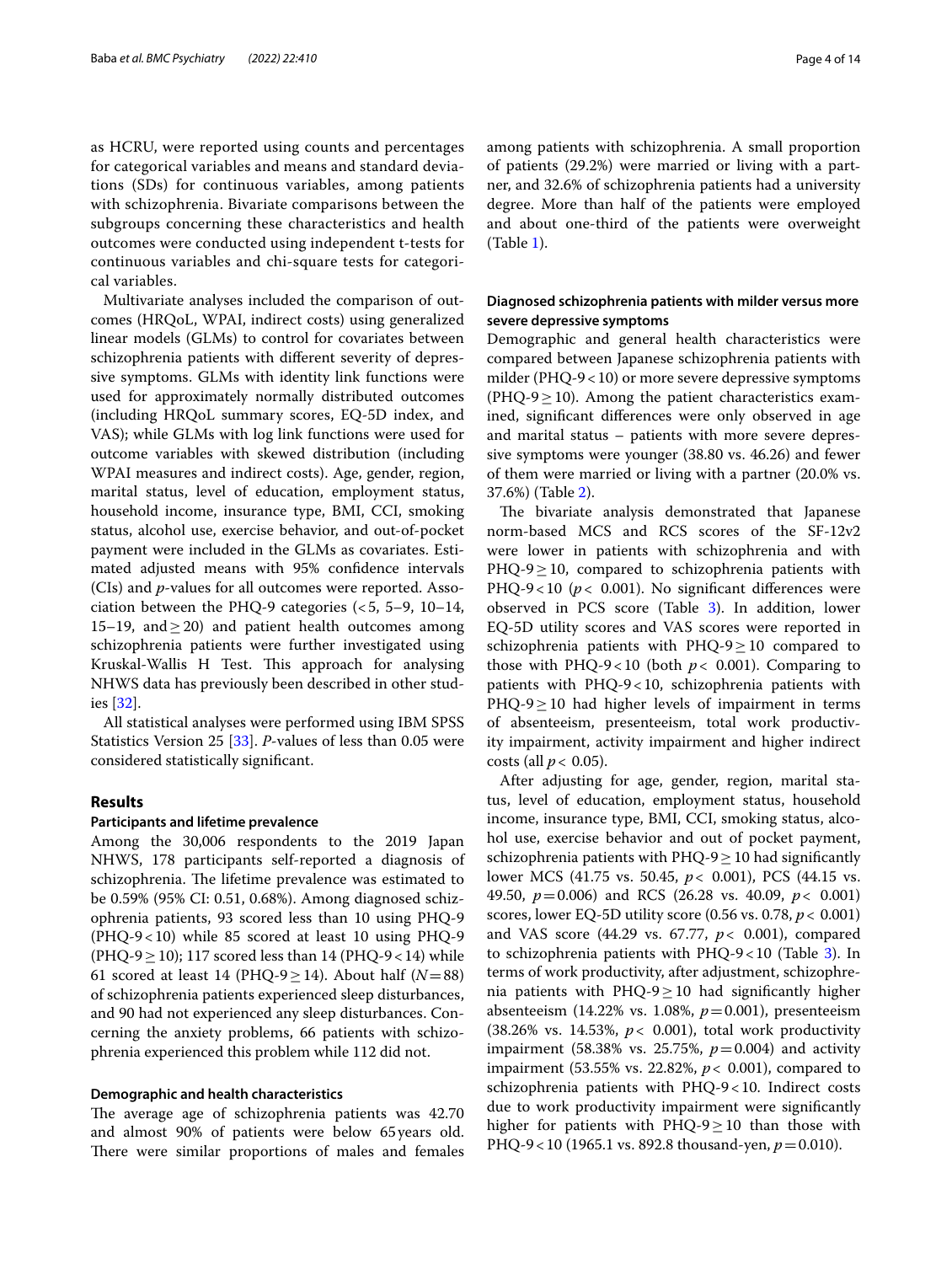<span id="page-4-0"></span>**Table 1** Demographic and general health characteristics, healthcare resource utilization of schizophrenia patients in Japan

|                                              | Schizophrenia<br>patients ( $N = 178$ ) |       |
|----------------------------------------------|-----------------------------------------|-------|
| <b>Continuous Variables</b>                  | Mean                                    | SD    |
| Age                                          | 42.70                                   | 14.38 |
| Charlson Comorbidity Index                   | 0.55                                    | 2.86  |
| Healthcare resource utilisation              |                                         |       |
| No. of physician visits in the past 6 months | 12.12                                   | 12.12 |
| No. of ER visits in the past 6 months        | 0.12                                    | 0.75  |
| No. of hospitalizations in the past 6 months | 0.24                                    | 1.06  |
| <b>Categorical Variables</b>                 | n                                       | %     |
| Age group                                    |                                         |       |
| $18 - 64$                                    | 159                                     | 89.3% |
| $\geq 65$                                    | 19                                      | 10.7% |
| Gender                                       |                                         |       |
| Male                                         | 89                                      | 50.0% |
| Female                                       | 89                                      | 50.0% |
| <b>Marital Status</b>                        |                                         |       |
| Married or living with partner               | 52                                      | 29.2% |
| Not married/Decline to answer                | 126                                     | 70.8% |
| Level of Education                           |                                         |       |
| University degree                            | 58                                      | 32.6% |
| Not/Decline to answer                        | 120                                     | 67.4% |
| <b>Employment Status</b>                     |                                         |       |
| Currently employed                           | 91                                      | 51.1% |
| Not                                          | 87                                      | 48.9% |
| Household Income                             |                                         |       |
| $<$ ¥3,000,000                               | 70                                      | 39.3% |
| ¥3,000,000 to < ¥5,000,000                   | 44                                      | 24.7% |
| ¥5,000,000 to < ¥8,000,000                   | 24                                      | 13.5% |
| ¥8,000,000 or more                           | 18                                      | 10.1% |
| Decline to answer                            | 22                                      | 12.4% |
| Body Mass Index                              |                                         |       |
| Underweight (BMI < 18.5)                     | 21                                      | 11.8% |
| Normal (BMI ≥ 18.5 & < 25)                   | 93                                      | 52.2% |
| Overweight (BMI $\geq$ 25)                   | 57                                      | 32.0% |
| Decline to answer                            | 7                                       | 3.9%  |
| Smoking Status                               |                                         |       |
| Never                                        | 92                                      | 51.7% |
| Former                                       | 40                                      | 22.5% |
| Current                                      | 46                                      | 25.8% |
| Alcohol Use                                  |                                         |       |
| $\leq$ once per week                         | 143                                     | 80.3% |
| $\geq$ 2–3 times per week                    | 35                                      | 19.7% |
| Vigorous Exercise in Past 30 Days            |                                         |       |
| $0 - 11$ times                               | 151                                     | 84.8% |
| $\geq$ 12 times                              | 27                                      | 15.2% |
| Insurance type                               |                                         |       |
| National health insurance                    | 89                                      | 50.0% |
| Social insurance                             | 56                                      | 31.5% |
| Late stage elderly insurance                 | 7                                       | 3.9%  |

|  | Table 1 (continued) |  |
|--|---------------------|--|
|--|---------------------|--|

|                                                                               | Schizophrenia<br>patients ( $N = 178$ ) |       |
|-------------------------------------------------------------------------------|-----------------------------------------|-------|
| Other/No insurance                                                            | 26                                      | 14.6% |
| Out of pocket payment for own prescription medications in an average<br>month |                                         |       |
| ¥0                                                                            | 35                                      | 19.7% |
| ¥1 to ¥999                                                                    | 25                                      | 14.0% |
| ¥1000 to ¥1999                                                                | 21                                      | 11.8% |
| ¥2000 to ¥2999                                                                | 16                                      | 9.0%  |
| ¥3000 to ¥4999                                                                | 24                                      | 13.5% |
| ¥5000 to ¥9999                                                                | 17                                      | 9.6%  |
| ¥10,000 to ¥49,999                                                            | 11                                      | 6.2%  |
| ¥50,000 to ¥99,999                                                            | 1                                       | 0.6%  |
| ¥100,000 or more                                                              | 3                                       | 1.7%  |
| Don't know                                                                    | 25                                      | 14.0% |
| Region                                                                        |                                         |       |
| Hokkaido                                                                      | 8                                       | 4.5%  |
| Tohoku                                                                        | 16                                      | 9.0%  |
| Kanto                                                                         | 57                                      | 32.0% |
| Chubu                                                                         | 26                                      | 14.6% |
| Kansai/Kinki                                                                  | 34                                      | 19.1% |
| Chugoku                                                                       | 13                                      | 7.3%  |
| Shikoku                                                                       | 7                                       | 3.9%  |
| Kyushu/Okinawa                                                                | 17                                      | 9.6%  |

Comparing Japanese schizophrenia patients with PHQ-9<14 and PHQ-9≥14, similar fndings were observed (Supplementary Tables [1](#page-11-0) and [2\)](#page-11-0).

Further investigation on the association between PHQ-9 and the health outcomes also confrmed that the PHQ-9 score was signifcantly associated with health outcomes among patients with schizophrenia (Table [4](#page-7-1)). Specifcally, MCS and EQ-5D index scores decreased while presenteeism and total work productivity impairment increased across the PHQ-9 score categories (Supplementary Fig. [1\)](#page-11-0).

## **Diagnosed schizophrenia patients with experience of sleep disturbances versus without**

No signifcant diferences in terms of baseline patient characteristics were observed between schizophrenia patients with and without experience of sleep disturbances (Supplementary Table [3\)](#page-11-0). Patients with experience of sleep disturbances had signifcantly more physician visits and hospitalizations in the past 6 months than patients without experience of sleep disturbances.

Bivariate comparisons between schizophrenia patients with and without experience of sleep disturbances demonstrated that those who experienced sleep conditions had lower MCS (43.02 vs. 47.91, *p*=0.004) and RCS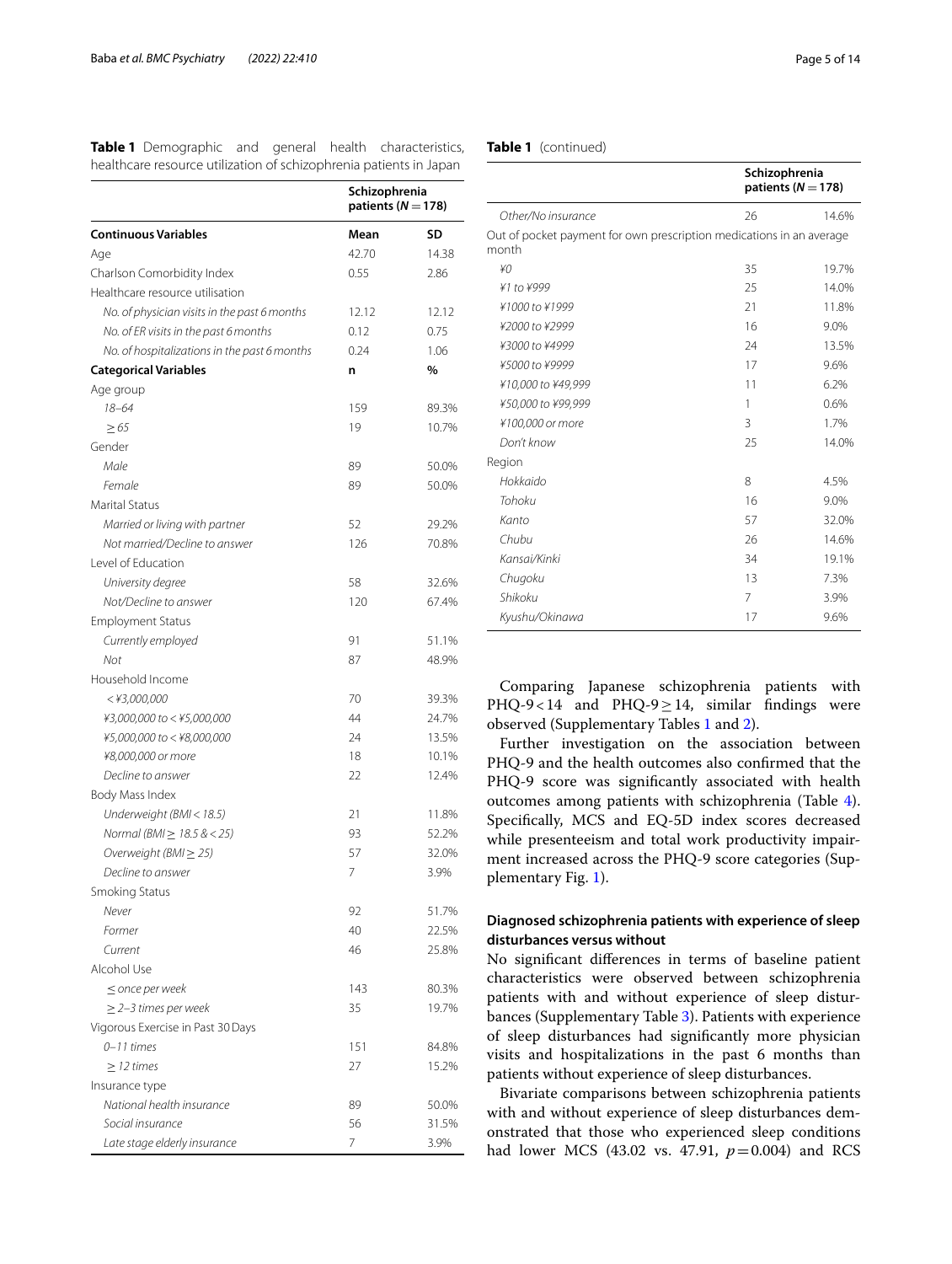## <span id="page-5-0"></span>**Table 2** Demographic and general health characteristics of schizophrenia patients with PHQ-9<10 vs. PHQ-9≥10 in Japan

|                                              | PHQ-9<10<br>$N = 93$ | Schizophrenia patients and | PHQ-9 $\geq$ 10<br>$N = 85$ | Schizophrenia patients and |         |
|----------------------------------------------|----------------------|----------------------------|-----------------------------|----------------------------|---------|
| <b>Continuous Variables</b>                  | Mean                 | SD                         | Mean                        | SD                         | P-value |
| Age                                          | 46.26                | 14.38                      | 38.80                       | 13.40                      | < 0.001 |
| Charlson Comorbidity Index                   | 0.59                 | 3.48                       | 0.51                        | 2.00                       | 0.843   |
| Healthcare resource utilisation              |                      |                            |                             |                            |         |
| No. of physician visits in the past 6 months | 9.65                 | 9.76                       | 14.84                       | 13.81                      | 0.004   |
| No. of ER visits in the past 6 months        | 0.14                 | 0.95                       | 0.11                        | 0.44                       | 0.764   |
| No. of hospitalizations in the past 6 months | 0.26                 | 1.33                       | 0.22                        | 0.66                       | 0.830   |
| <b>Categorical Variables</b>                 | n                    | %                          | n                           | %                          | P-value |
| Age group                                    |                      |                            |                             |                            |         |
| $18 - 64$                                    | 80                   | 86.0%                      | 79                          | 92.9%                      | 0.135   |
| $\geq 65$                                    | 13                   | 14.0%                      | 6                           | 7.1%                       |         |
| Gender                                       |                      |                            |                             |                            |         |
| Male                                         | 46                   | 49.5%                      | 43                          | 50.6%                      | 0.881   |
| Female                                       | 47                   | 50.5%                      | 42                          | 49.4%                      |         |
| Marital Status                               |                      |                            |                             |                            |         |
| Married or living with partner               | 35                   | 37.6%                      | 17                          | 20.0%                      | 0.010   |
| Not married/Decline to answer                | 58                   | 62.4%                      | 68                          | 80.0%                      |         |
| Level of Education                           |                      |                            |                             |                            |         |
| University degree                            | 31                   | 33.3%                      | 27                          | 31.8%                      | 0.824   |
| Not/Decline to answer                        | 62                   | 66.7%                      | 58                          | 68.2%                      |         |
| <b>Employment Status</b>                     |                      |                            |                             |                            |         |
| Currently employed                           | 49                   | 52.7%                      | 42                          | 49.4%                      | 0.662   |
| Not                                          | 44                   | 47.3%                      | 43                          | 50.6%                      |         |
| Household Income                             |                      |                            |                             |                            |         |
| $<$ ¥3,000,000                               | 38                   | 40.9%                      | 32                          | 37.6%                      | 0.665   |
| ¥3,000,000 to < ¥5,000,000                   | 22                   | 23.7%                      | 22                          | 25.9%                      |         |
| ¥5,000,000 to < ¥8,000,000                   | 15                   | 16.1%                      | 9                           | 10.6%                      |         |
| ¥8,000,000 or more                           | 9                    | 9.7%                       | 9                           | 10.6%                      |         |
| Decline to answer                            | 9                    | 9.7%                       | 13                          | 15.3%                      |         |
|                                              |                      |                            |                             |                            |         |
| Body Mass Index                              | 13                   | 14.0%                      | 8                           | 9.4%                       | 0.679   |
| Underweight (BMI < 18.5)                     | 45                   |                            |                             | 56.5%                      |         |
| Normal ( $BMl \ge 18.5 \& 25$ )              |                      | 48.4%                      | 48                          |                            |         |
| Overweight ( $BM \geq 25$ )                  | 31                   | 33.3%                      | 26                          | 30.6%                      |         |
| Decline to answer                            | $\overline{4}$       | 4.3%                       | 3                           | 3.5%                       |         |
| Smoking Status<br>Never                      |                      |                            |                             |                            |         |
|                                              | 50                   | 53.8%                      | 42                          | 49.4%                      | 0.581   |
| Former                                       | 22                   | 23.7%                      | 18                          | 21.2%                      |         |
| Current                                      | 21                   | 22.6%                      | 25                          | 29.4%                      |         |
| Alcohol Use                                  |                      |                            |                             |                            |         |
| $\leq$ once per week                         | 74                   | 79.6%                      | 69                          | 81.2%                      | 0.788   |
| $\geq$ 2-3 times per week                    | 19                   | 20.4%                      | 16                          | 18.8%                      |         |
| Vigorous Exercise in Past 30 Days            |                      |                            |                             |                            |         |
| $0 - 11$ times                               | 78                   | 83.9%                      | 73                          | 85.9%                      | 0.709   |
| $\geq$ 12 times                              | 15                   | 16.1%                      | 12                          | 14.1%                      |         |
| Insurance type                               |                      |                            |                             |                            |         |
| National health insurance                    | 42                   | 45.2%                      | 47                          | 55.3%                      | 0.142   |
| Social insurance                             | 33                   | 35.5%                      | 23                          | 27.1%                      |         |
| Late stage elderly insurance                 | 6                    | 6.5%                       | $\mathbf{1}$                | 1.2%                       |         |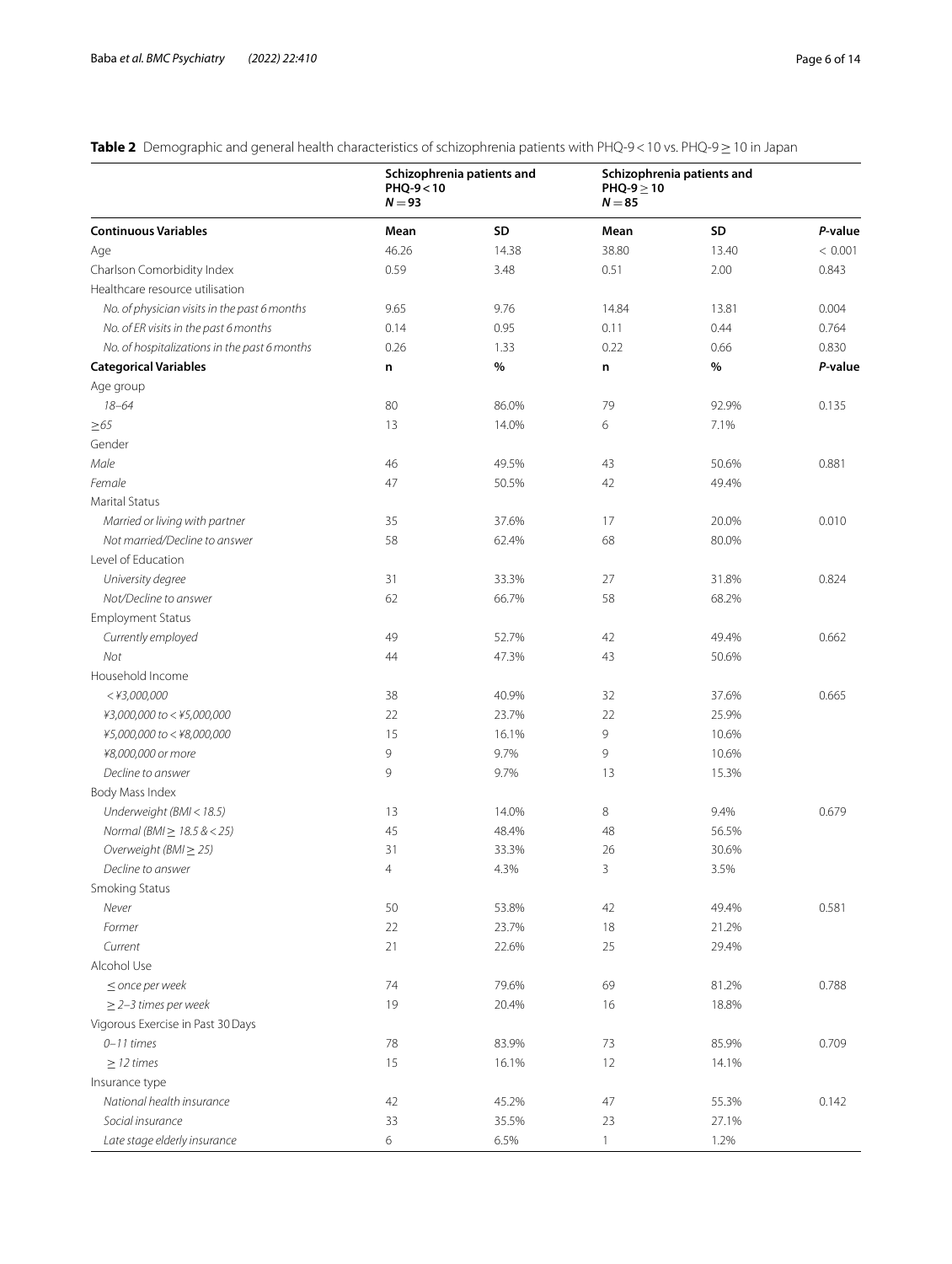#### **Table 2** (continued)

|                                                                            | PHQ-9<10<br>$N = 93$ | Schizophrenia patients and | $PHQ-9 > 10$<br>$N = 85$ | Schizophrenia patients and |       |
|----------------------------------------------------------------------------|----------------------|----------------------------|--------------------------|----------------------------|-------|
| Other/No insurance                                                         | 12                   | 12.9%                      | 14                       | 16.5%                      |       |
| Out of pocket payment for own prescription medications in an average month |                      |                            |                          |                            |       |
| ¥0                                                                         | 16                   | 17.2%                      | 19                       | 22.4%                      | 0.093 |
| ¥1 to ¥999                                                                 | 18                   | 19.4%                      | $\overline{7}$           | 8.2%                       |       |
| ¥1000 to ¥1999                                                             | 15                   | 16.1%                      | 6                        | 7.1%                       |       |
| ¥2000 to ¥2999                                                             | 6                    | 6.5%                       | 10                       | 11.8%                      |       |
| ¥3000 to ¥4999                                                             | 11                   | 11.8%                      | 13                       | 15.3%                      |       |
| ¥5000 to ¥9999                                                             | 11                   | 11.8%                      | 6                        | 7.1%                       |       |
| ¥10,000 to ¥49,999                                                         | 3                    | 3.2%                       | 8                        | 9.4%                       |       |
| ¥50,000 to ¥99,999                                                         | 0                    | 0.0%                       |                          | 1.2%                       |       |
| ¥100,000 or more                                                           |                      | 1.1%                       | 2                        | 2.4%                       |       |
| Don't know                                                                 | 12                   | 12.9%                      | 13                       | 15.3%                      |       |
| Region                                                                     |                      |                            |                          |                            |       |
| Hokkaido                                                                   | 5                    | 5.4%                       | 3                        | 3.5%                       | 0.714 |
| Tohoku                                                                     | 8                    | 8.6%                       | 8                        | 9.4%                       |       |
| Kanto                                                                      | 29                   | 31.2%                      | 28                       | 32.9%                      |       |
| Chubu                                                                      | 11                   | 11.8%                      | 15                       | 17.6%                      |       |
| Kansai/Kinki                                                               | 21                   | 22.6%                      | 13                       | 15.3%                      |       |
| Chugoku                                                                    | 7                    | 7.5%                       | 6                        | 7.1%                       |       |
| Shikoku                                                                    | 5                    | 5.4%                       | $\overline{2}$           | 2.4%                       |       |
| Kyushu/Okinawa                                                             | 7                    | 7.5%                       | 10                       | 11.8%                      |       |

(29.14 vs. 38.56, *p*< 0.001) scores, EQ-5D index (0.65 vs. 0.75, *p*< 0.001) and VAS (46.64 vs. 65.79, *p*< 0.001) scores compared to patients without experience of sleep disturbances (Table [5\)](#page-8-0). Schizophrenia patients with experience of sleep disturbances also had signifcantly higher absenteeism (26.11% vs. 7.20%, *p*=0.001), presenteeism (53.11% vs. 29.77%,  $p=0.001$ ), total work productivity impairment (63.16% vs. 32.00%, *p*< 0.001) and total activity impairment (53.30% vs. 34.67%, *p*< 0.001), as well as signifcantly higher indirect cost (2370.0 vs. 1144.1 thousand yen, *p*< 0.001).

GLMs were not used for adjustment as the baseline characteristics were similar between the two groups.

### **Diagnosed schizophrenia patients with experience of anxiety problems versus without**

No signifcant diferences in terms of baseline patient characteristics were observed between schizophrenia patients with and without experience of anxiety problems, except for CCI (Supplementary Table [3\)](#page-11-0). Patients with experience of anxiety problems had signifcantly more physician visits and hospitalizations in the past 6 months compared to patients without experience of anxiety problems.

In the bivariate comparisons, schizophrenia patients with experience of anxiety problems experienced signifcantly lower RCS score (26.90 vs. 38.03, *p*< 0.001), as well as EQ-5D index (0.62 vs. 0.75, *p*< 0.001) and VAS (44.12 vs. 63.51, *p*< 0.001) scores. In addition, presenteeism (53.61% vs. 33.46%,  $p = 0.004$ ), total work productivity impairment (63.66% vs. 37.26%, *p*< 0.001), and total activity impairment (55.91% vs. 36.79%, *p*< 0.001), as well as indirect cost (2321.0 vs. 1399.0 thousand yen,  $p=0.001$ ), were significantly higher among schizophrenia patients with experience of anxiety problems compared to those without experience of anxiety problems.

GLMs were not used for adjustment as the baseline characteristics were similar between the two groups.

**National morbidity cost of schizophrenia disorder in Japan** It is also worth mentioning that despite the average age (43years old) of the patients with schizophrenia in Japan, about half were not currently employed. This contributes to the total morbidity cost of schizophrenia in Japan, in addition to the indirect cost incurred by impairment of work productivity for those who are employed. As post-hoc exploratory analysis, the national morbidity cost of schizophrenia was estimated to be 1074 billion Japanese yen, using available data from this study and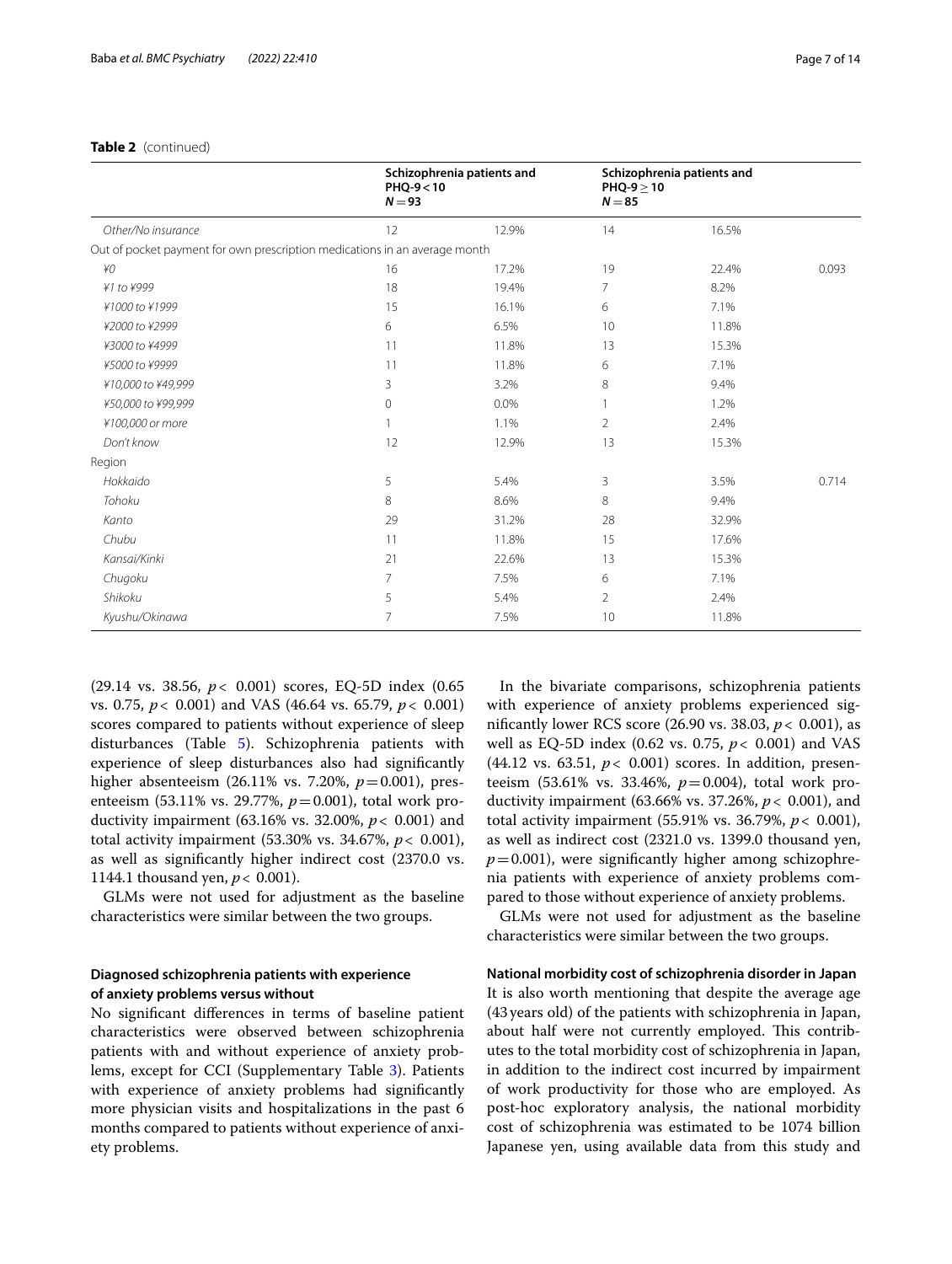<span id="page-7-0"></span>

| <b>Table 3</b> Unadjusted and adjusted means of health outcomes for schizophrenia patients with PHQ-9 < 10 vs. PHQ-9 $\geq$ 10 in Japan |
|-----------------------------------------------------------------------------------------------------------------------------------------|
|-----------------------------------------------------------------------------------------------------------------------------------------|

|                                   | $N = 93$ | Schizophrenia patients and PHQ-9<10 |           | $N = 85$ | Schizophrenia patients and PHQ-9 $\geq$ 10 |           |         |
|-----------------------------------|----------|-------------------------------------|-----------|----------|--------------------------------------------|-----------|---------|
| Health outcomes (Unadjusted)      | n        | Mean                                | <b>SD</b> | n        | Mean                                       | <b>SD</b> | P-value |
| <b>HRQoL</b>                      |          |                                     |           |          |                                            |           |         |
| MCS (Japanese norm)               | 93       | 49.97                               | 11.22     | 85       | 40.60                                      | 9.80      | < 0.001 |
| PCS (Japanese norm)               | 93       | 47.41                               | 12.20     | 85       | 44.90                                      | 15.76     | 0.235   |
| RCS (Japanese norm)               | 93       | 41.94                               | 15.55     | 85       | 25.10                                      | 15.25     | < 0.001 |
| EO-5D index                       | 93       | 0.80                                | 0.16      | 85       | 0.60                                       | 0.18      | < 0.001 |
| EO-5D VAS                         | 93       | 68.18                               | 21.71     | 85       | 43.34                                      | 24.57     | < 0.001 |
| <b>WPAI</b>                       |          |                                     |           |          |                                            |           |         |
| Absenteeism %                     | 47       | 11.17                               | 19.17     | 40       | 24.28                                      | 33.01     | 0.024   |
| Presenteeism %                    | 49       | 26.73                               | 29.11     | 39       | 60.51                                      | 26.15     | < 0.001 |
| Total work impairment %           | 47       | 33.79                               | 30.57     | 38       | 65.87                                      | 27.32     | < 0.001 |
| Total activity impairment %       | 93       | 28.06                               | 26.14     | 85       | 61.18                                      | 26.16     | < 0.001 |
| Indirect cost (in thousand yen)   | 47       | 1261.45                             | 1173.17   | 38       | 2418.39                                    | 1203.98   | < 0.001 |
| <b>Health outcomes (Adjusted)</b> | n        | Mean                                | <b>SE</b> | n        | Mean                                       | <b>SE</b> | P-value |
| <b>HRQoL</b>                      |          |                                     |           |          |                                            |           |         |
| MCS (Japanese norm)               | 93       | 50.45                               | 2.07      | 85       | 41.75                                      | 2.10      | < 0.001 |
| PCS (Japanese norm)               | 93       | 49.50                               | 2.51      | 85       | 44.15                                      | 2.55      | 0.006   |
| RCS (Japanese norm)               | 93       | 40.09                               | 2.89      | 85       | 26.28                                      | 2.94      | < 0.001 |
| EO-5D index                       | 93       | 0.78                                | 0.03      | 85       | 0.56                                       | 0.03      | < 0.001 |
| EO-5D VAS                         | 93       | 67.77                               | 4.55      | 85       | 44.29                                      | 4.63      | < 0.001 |
| <b>WPAI</b>                       |          |                                     |           |          |                                            |           |         |
| Absenteeism %                     | 47       | 1.08                                | 0.86      | 40       | 14.22                                      | 11.85     | 0.001   |
| Presenteeism %                    | 49       | 14.53                               | 4.39      | 39       | 38.26                                      | 13.04     | < 0.001 |
| Total work impairment %           | 47       | 25.75                               | 7.33      | 38       | 58.38                                      | 19.83     | 0.004   |
| Total activity impairment %       | 93       | 22.82                               | 4.26      | 85       | 53.55                                      | 10.17     | < 0.001 |
| Indirect cost (in thousand yen)   | 47       | 892.76                              | 270.62    | 38       | 1965.09                                    | 711.39    | 0.010   |

<span id="page-7-1"></span>**Table 4** Association between PHQ-9 and health outcomes among schizophrenia patients in Japan

|                                 |     | PHQ-9 groups |         |         |           |         |           |         |           |         |         |
|---------------------------------|-----|--------------|---------|---------|-----------|---------|-----------|---------|-----------|---------|---------|
|                                 | < 5 |              | $5 - 9$ |         | $10 - 14$ |         | $15 - 19$ |         | $\geq$ 20 |         |         |
| <b>Health outcomes</b>          | n   | Mean         | n       | Mean    | n         | Mean    | n         | Mean    | n         | Mean    | P-value |
| <b>HRQoL</b>                    |     |              |         |         |           |         |           |         |           |         |         |
| MCS (Japanese norm)             | 54  | 52.61        | 39      | 46.32   | 30        | 42.97   | 23        | 41.23   | 32        | 37.93   | < 0.001 |
| PCS (Japanese norm)             | 54  | 48.98        | 39      | 45.23   | 30        | 45.44   | 23        | 42.58   | 32        | 46.07   | 0.365   |
| RCS (Japanese norm)             | 54  | 42.93        | 39      | 40.58   | 30        | 29.60   | 23        | 30.15   | 32        | 17.25   | < 0.001 |
| EO-5D index                     | 54  | 0.84         | 39      | 0.74    | 30        | 0.64    | 23        | 0.63    | 32        | 0.53    | < 0.001 |
| EO-5D VAS index                 | 54  | 72.15        | 39      | 62.69   | 30        | 49.23   | 23        | 49.65   | 32        | 33.28   | < 0.001 |
| <b>WPAI</b>                     |     |              |         |         |           |         |           |         |           |         |         |
| Absenteeism %                   | 31  | 12.71        | 16      | 8.19    | 16        | 17.13   | 10        | 31.10   | 14        | 27.57   | 0.112   |
| Presenteeism %                  | 32  | 21.56        | 17      | 36.47   | 16        | 50.00   | 9         | 57.78   | 14        | 74.29   | < 0.001 |
| Overall work impairment %       | 31  | 30.74        | 16      | 39.69   | 15        | 55.53   | 9         | 64.67   | 14        | 77.71   | < 0.001 |
| Activity impairment %           | 54  | 20.37        | 39      | 38.72   | 30        | 54.33   | 23        | 55.22   | 32        | 71.88   | < 0.001 |
| Indirect cost (in thousand yen) | 31  | 1201.64      | 16      | 1377.33 | 15        | 2152.31 | 9         | 2424.51 | 14        | 2699.53 | 0.002   |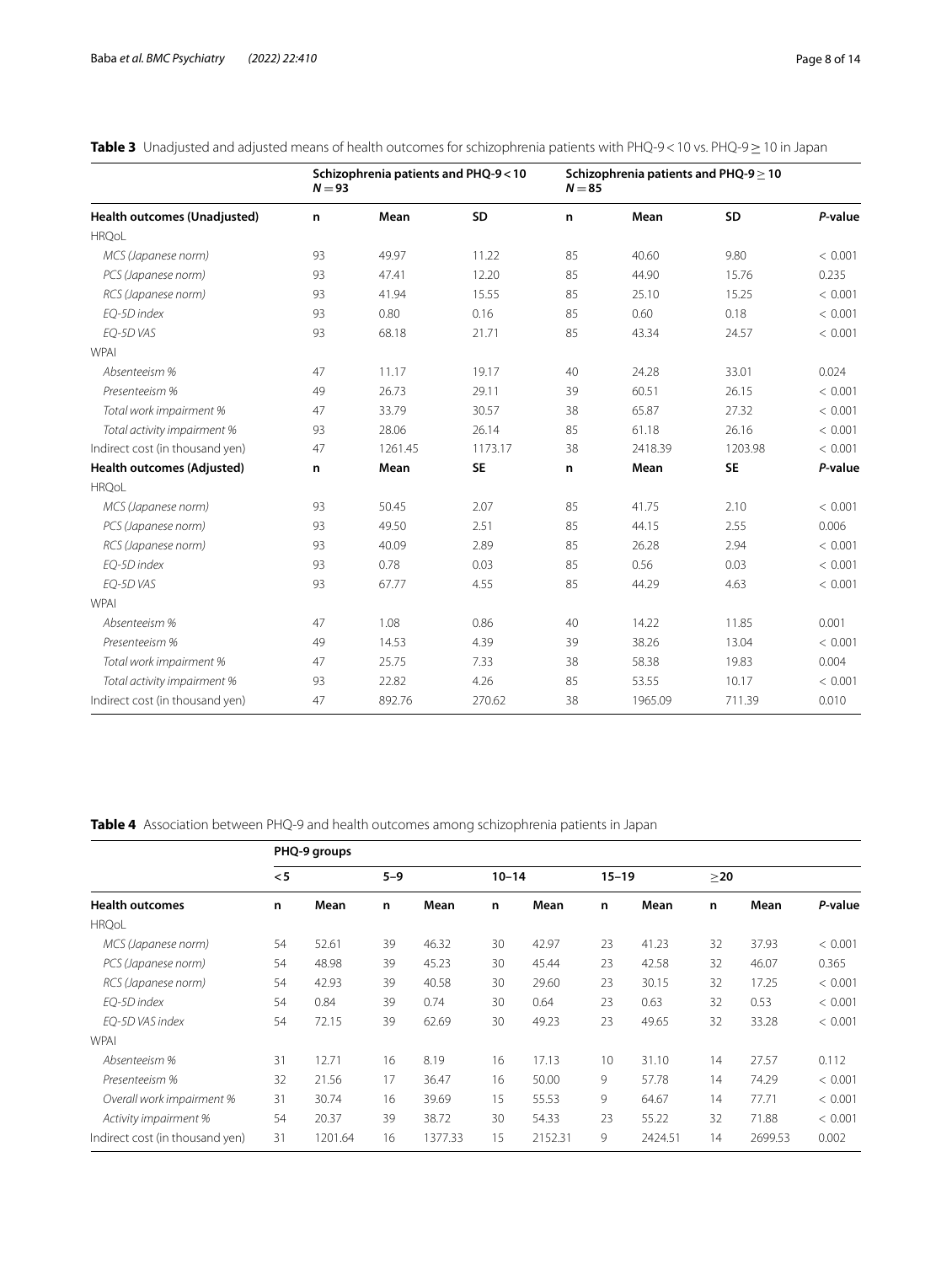<span id="page-8-0"></span>

|                                              |               | Schizophrenia pati                                | ients   |             | without experience of sleep<br>Schizophrenia patients |                 |                         | with experience of anxiety<br>Schizophrenia patients |         |                          | without experience of anxiety<br>Schizophrenia patients |        | P-value         |                 |
|----------------------------------------------|---------------|---------------------------------------------------|---------|-------------|-------------------------------------------------------|-----------------|-------------------------|------------------------------------------------------|---------|--------------------------|---------------------------------------------------------|--------|-----------------|-----------------|
|                                              |               | with experience of<br>disturbances<br>$N = 88(1)$ | sleep   | $N = 90(2)$ | disturbances                                          |                 | problems<br>$N = 66(3)$ |                                                      |         | $N = 112(4)$<br>problems |                                                         |        |                 |                 |
| Health outcomes (Unadjusted)<br><b>HRQoL</b> |               | Mean                                              | SD      | c           | Mean                                                  | 9               |                         | Mean                                                 | ဌ       | ⊆                        | Mean                                                    | SD     | $(1)$ vs. $(2)$ | $(3)$ vs. $(4)$ |
|                                              |               |                                                   |         |             |                                                       |                 |                         |                                                      |         |                          |                                                         |        |                 |                 |
| MCS (Japanese norm)                          | 88            | 43.02                                             | 11.49   | 8           | 47.91                                                 | $\frac{11}{11}$ | 8                       | 43.71                                                | 11.57   | $\approx$                | 46.55                                                   | 11.43  | 0.004           | 0.113           |
| PCS (Japanese norm)                          | 88            | 44.43                                             | 15.27   | 8           | 47.95                                                 | 12.55           | 8                       | 44.25                                                | 16.24   | $\geq$                   | 47.37                                                   | 12.48  | 0.094           | 0.152           |
| RCS (Japanese norm)                          | 88            | 29.14                                             | 16.85   | 8           | 38.56                                                 | 16.99           | 8                       | 26.90                                                | 16.77   | 112                      | 38.03                                                   | 16.69  | 0.001           | 0.001           |
| EQ-5D index                                  | 88            | 0.65                                              | 0.21    | 8           | 0.75                                                  | 0.17            | 8                       | 0.62                                                 | 0.22    | 112                      | 0.75                                                    | 0.16   | 0.001           | < 0.001         |
| EQ-5D VAS                                    | 88            | 46.64                                             | 27.36   | 8           | 65.79                                                 | 21.21           | 89                      | 44.12                                                | 28.44   | $\frac{2}{1}$            | 63.51                                                   | 21.92  | 0.001           | 0.001           |
| WPAI                                         |               |                                                   |         |             |                                                       |                 |                         |                                                      |         |                          |                                                         |        |                 |                 |
| Absenteeism %                                | $\frac{4}{6}$ | 26.11                                             | 31.10   | 근           | 7.20                                                  | 17.21           | 35                      | 21.94                                                | 23.64   | 52                       | 14.00                                                   | 28.97  | 0.001           | 0.181           |
| Presenteeism %                               | 45            | 53.11                                             | 33.36   | ₩           | 29.77                                                 | 26.95           | 36                      | 53.61                                                | 33.05   | 52                       | 33.46                                                   | 29.56  | 0.001           | 0.004           |
| Total work impairment %                      | 4             | 63.16                                             | 29.75   | ₹           | 32.00                                                 | 28.97           | 35                      | 63.66                                                | 27.98   | 50                       | 37.26                                                   | 32.34  | 0.001           | 0.001           |
| Total activity impairment %                  | 88            | 53.30                                             | 31.32   | g           | 34.67                                                 | 27.69           | 8                       | 55.91                                                | 31.57   | $\frac{12}{1}$           | 36.79                                                   | 28.32  | 0.001           | < 0.001         |
| PHQ-9 score                                  | 88            | 13.44                                             | 8.23    | 8           | 7.73                                                  | 7.54            | 8                       | 14.73                                                | 9.02    | 112                      | 8.10                                                    | 6.90   | 0.001           | < 0.001         |
| Indirect cost (in thousand yen)              | 4             | 2369.98                                           | 1281.20 | 4           | 1144.09                                               | 031.88          | 35                      | 2321.00                                              | 1194.38 | 50                       | 1399.03                                                 | 270.28 | 0.001           | 0.001           |
|                                              |               |                                                   |         |             |                                                       |                 |                         |                                                      |         |                          |                                                         |        |                 |                 |

Baba *et al. BMC Psychiatry (2022) 22:410* Page 9 of 14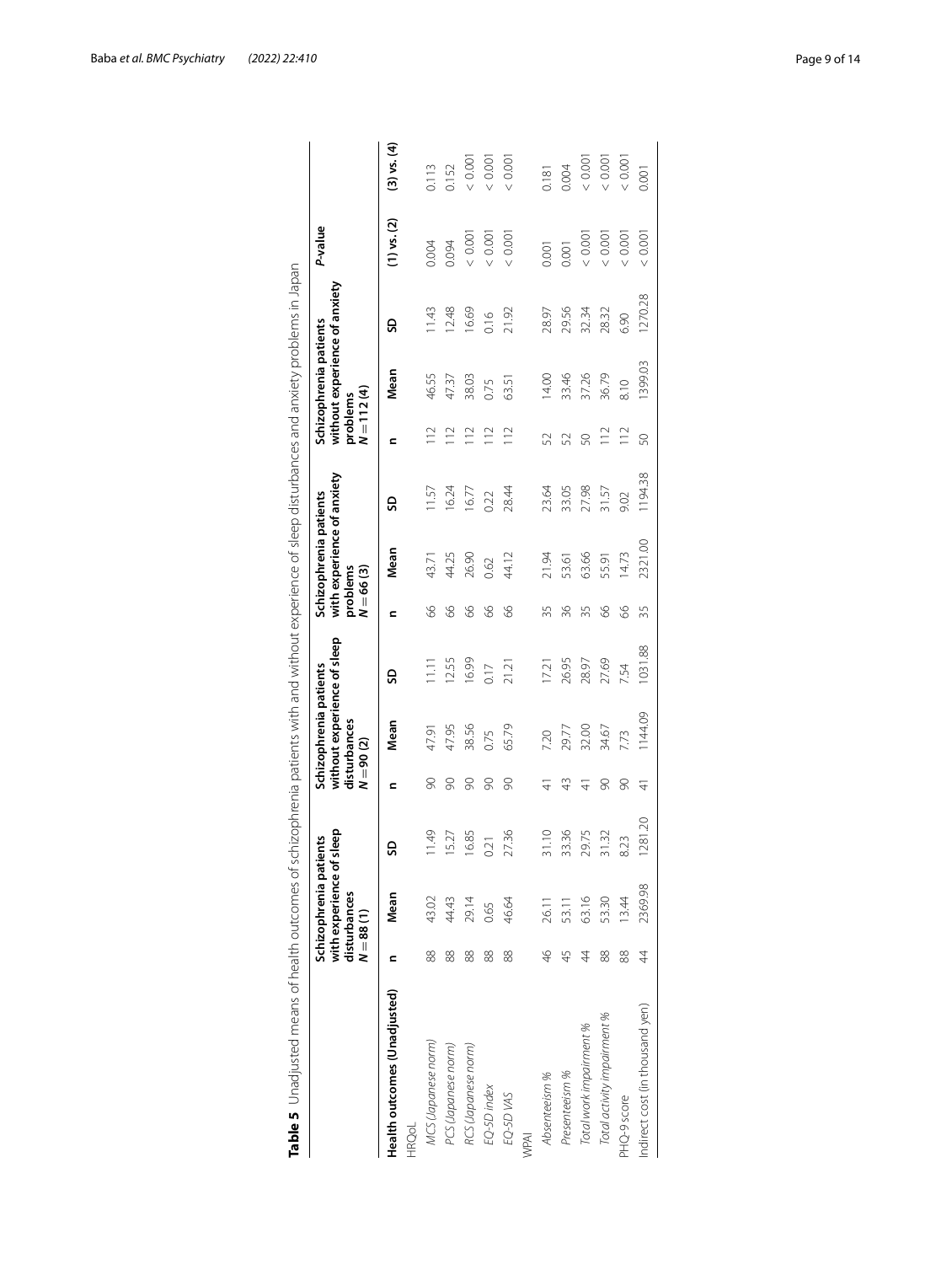government-published employment and income data (details of the methodology are described in Supplementary material [2\)](#page-11-1). Cost due to unemployment contributed to more than half of total morbidity cost (552 billion yen; 51.4%).

## **Discussion**

#### **Lifetime prevalence and indirect cost**

Our fndings demonstrate an estimated schizophrenia lifetime prevalence of 0.59% (95% CI: 0.51%, 0.68%). Local data are aligned to ours as they detected a lifetime prevalence in Japan ranging from 0.19 to 1.79% [[3\]](#page-12-2). Also, *Goldner* et al., through a global systematic literature review, found a similar lifetime prevalence of 0.55% [\[34](#page-12-33)]. It is important to notice that the data have a 6- to 14-fold variation across geographical regions that may be attributed to the diferent populations' characteristics (i.e., age, urbanicity, diferent risks factors for schizophrenia) and/or study design  $[34, 35]$  $[34, 35]$  $[34, 35]$  $[34, 35]$ . Therefore, our findings are extremely important as health planners need local data on schizophrenia rates to assist in planning and implementing efective interventions [[34\]](#page-12-33). According to the Ministry of Health, Labour and Welfare patient survey [[36\]](#page-12-35), the estimated number of patients with schizophrenia in Japan in 2017 was 793,000, with 639,000 outpatients and 154,000 inpatients. Our estimation of 0.59% was close to the prevalence rate of outpatient adult schizophrenia patients in Japan. This is understandable as institutionalized patients may not have access to online surveys. In addition, most hospitalized patients were older, which corroborates with the relatively younger average age (42.7years old) of patients with schizophrenia in this study.

On the other hand, a recently published systematic review and meta-analysis reported a pooled estimate of the prevalence of comorbid major depressive disorder in schizophrenia to be 32.6% [[15](#page-12-14)]. Notably, in our study, 47.8% (85 of 178) and 34.3% (61 of 178) of schizophrenia patients had PHQ-9 score at least 10 and 14, respectively.

The indirect cost of schizophrenia estimated in this study is 1.07 trillion Japanese yen. This cost is lower than the estimated value in a previous study, which revealed an estimation of 1.85 trillion Japanese yen morbidity and mortality cost in Japan in 2008 [[10\]](#page-12-9). One possible explanation for the discrepancy is diferences in employment rate and wage calculations between the two studies. In our study, the overall employment rate was 51.1% (Fulltime: 20.8%, Part-time: 20.2%, Self-employed: 10.1%) (Supplementary Table  $4$ ); in contrast, the employment rate reported in *Sado* et al. was much lower, ranging from 3.8 to 30.6% across gender and age groups [\[10](#page-12-9)]. However, it is worth noting that owning to the self-reported nature of the NHWS, it is possible that some respondents might have counted their rehabilitation/other general hardship training as a part-time employment. In addition, although both studies calculated average wage for fulltime and part-time employees separately, *Sado* et al. did not separate wage calculation for regular and non-regular (e.g., self-employment) employees.

The inclusion of inpatients could be an alternative explanation for the discrepancy in indirect costs estimated in *Sado* et al. and this study. Inpatients are less likely to be included in our study given that they may not have access to online surveys. According to the Labour and Welfare patient survey conducted by the Ministry of Health in 2017, there were about 154,000 inpatients with schizophrenia in Japan [[36\]](#page-12-35). Using the average annual income (around 5 million yen) reported by the Ministry of Health Labor and Welfare [[28\]](#page-12-27) as a proxy, the estimated indirect costs for 154,000 inpatients is about 770 billion yen. This estimated value closely resembles the discrepancy of 780 billion yen (i.e., 1.85 vs. 1.07 trillion) between *Sado* et al and this study. Taken together, this diference in employment rate, the inclusion of inpatients, and wage calculation could potentially lead to the discrepancy in the indirect costs related to productivity loss due to unemployment.

#### **Patient characteristics**

Schizophrenia patients were younger compared to the general population in Japan where around 28% were above 65 years old  $[37]$ . This is consistent with global fndings where approximately 70.8% of schizophrenia cases occurred in the 25–54years age group [[2\]](#page-12-1). It is worth noting that, however, the average age of schizophrenia patients in these studies are lower owing to the fact that inpatients, many of whom are elderly over 75years old [[4\]](#page-12-3), may not be included in the study population. Notably, one-third of the patients were overweight. It is important to notice that metabolic syndrome is more likely to occur in schizophrenia patients and psychiatrists should take note of the potential antipsychotic-induced metabolic adverse efects [\[38](#page-12-37), [39](#page-13-0)]. Additionally, less than half presented at least moderate depressive symptoms (47.8%) and experienced sleep disturbances (49.4%) or anxiety problems (37.1%). The prevalence of comorbid depressive symptoms in our study is aligned to the prevalence reported in the systematic literature review of *Etchecopar-Etchart* et al. (2021) which ranged from 16.3 to 69% [[15\]](#page-12-14). When compared to the data demonstrated by the meta-analysis of *McEnery* et al., our rates on anxiety symptoms are greater, possibly due to demographic characteristics, socioeconomic status, cultural factors, diferences in assessment and diagnostic measures, duration of illness and mixed population [[17\]](#page-12-16). Also, it is important to state the limitation for the diagnosis of anxiety once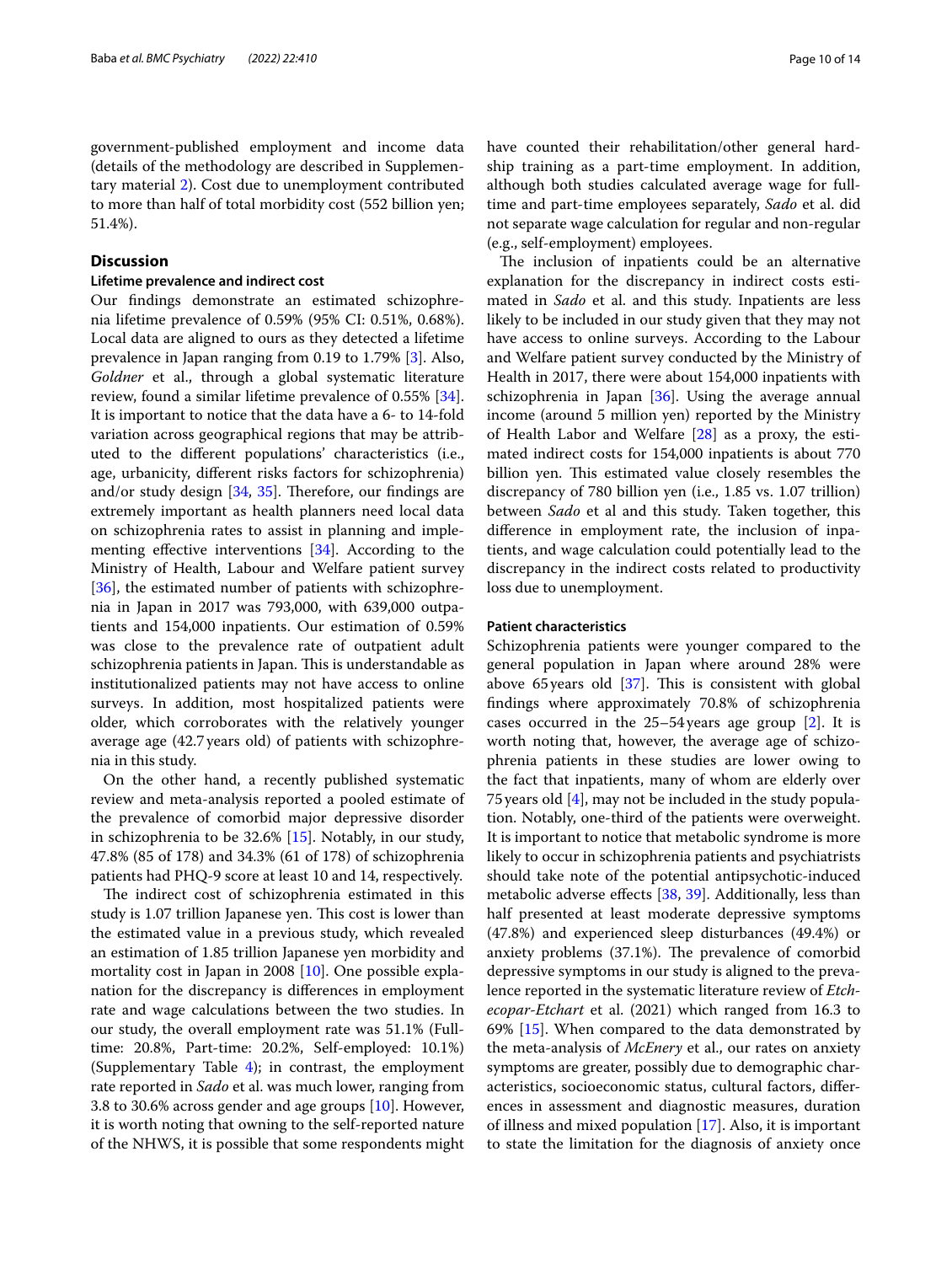the disturbance is not better explained by another mental disorder, in this case schizophrenia patients [\[40](#page-13-1)]. However, our study reported almost identical rates (38.3%) to the data evidenced by the meta-analysis of *Achim* et al. [[16\]](#page-12-15). Finally, the rates of sleep disturbances in our study are similar to those found by *Wang* et al. (58%), which is much higher than the general population [\[41](#page-13-2), [42\]](#page-13-3).

## **Health outcomes between schizophrenia patients with milder and more severe depressive symptoms**

Our study demonstrated that schizophrenia patients with more severe depressive symptoms were younger and were more often not married in Japan. The unadjusted and adjusted analysis showed that schizophrenia patients with more severe depressive symptoms, compared to those with milder depressive symptoms, had lower HRQoL, higher levels of absenteeism, presenteeism, total work productivity and activity impairment, and twice more indirect costs. We also found an association between severity of depressive symptoms and health outcomes. Depressive symptoms, such as social withdrawal and reduction in work and activities [[9\]](#page-12-8), can have severely negative impact on patients with schizophrenia and thus poses a challenge for their social reintegration. Moreover, the psychopathological, social, and health impairment posed by schizophrenia can be worsened by depressive symptoms, which can lead to degradation in patient wellbeing [[9,](#page-12-8) [43\]](#page-13-4). Last but not least, it has been reported that usage of relapse-related mental health services is higher in schizophrenia patients with severe depressive symptoms and they also had a signifcantly higher rate of 'suicidality' than those without depressive symptoms [\[6](#page-12-5), [9](#page-12-8), [44\]](#page-13-5).

## **Health outcomes between schizophrenia patients with and without experiencing sleep disturbances**

Our study found that schizophrenia patients who experienced sleep disturbances had signifcantly severe depressive symptoms and consequently, more physician visits and hospitalizations in the past 6 months, compared to patients who did not experience sleep disturbances. Also, schizophrenia patients who experienced sleep disturbances had lower HRQoL, higher levels of absenteeism, presenteeism, total work productivity, and activity impairment, and twice more indirect costs, compared to schizophrenia patients who did not experience sleep disturbances.

*Fang* et al. similarly demonstrated that schizophrenia patients had sleep characteristics signifcantly diferent from healthy controls, such as longer sleep onset latency and an average length of awakening, and higher number of awakening and total activity counts [\[45\]](#page-13-6). A possible explanation is that these patients have a delta wave defcit refecting a possible thalamocortical dysfunction [\[46](#page-13-7)] or the antipsychotic used [[44](#page-13-5)].

The evidence of our study of lower HRQoL in schizophrenia patients with sleep disturbances is similar to previous studies [[47,](#page-13-8) [48\]](#page-13-9). Sleep disturbances in schizophrenia patients were reportedly associated with lower HRQoL, depressive symptoms, overall distress, medications' adverse events and mental and somatic discomfort than those who had no sleep complaints [\[47](#page-13-8)], and reduced coping strategies to manage a stressful event [[48\]](#page-13-9). Besides, more than half of schizophrenia patients had sleep disturbances and it was signifcantly associated with depression and coping mechanisms, and these factors were related to impaired quality of life  $[41]$ . Those impaired mechanisms may be explained by the cognitive and memory deficit faced by these patients, which lead to high rigidity, consequently harmful attitudes and impulsive solutions, such as self-injury, infuencing sleep quality  $[49]$  $[49]$  $[49]$ .

It is well known that sleep quality infuences work productivity and daily activities [[50,](#page-13-11) [51](#page-13-12)] and in schizophrenia patients, this had a profound impact on daytime dysfunctions and disability [\[52](#page-13-13)]. A study demonstrating the infuence of sleep in business found that impaired employee sleep resulted in increased disease burden, health care utilization, absenteeism, and presenteeism, reducing workplace efficiency [\[53](#page-13-14)]. Schizophrenia patients have poor sleep quality, and this could impact work productivity levels. Consequently, the indirect costs expressed by morbidity (productivity loss, absenteeism, and presenteeism) increases due to the disease burden, which could also infuence the total costs of the disease.

In Australia, the total annual fnancial cost of inadequate sleep was estimated at US\$17.9 billion, of which 68% was comprised of productivity losses largely due to absenteeism and presenteeism [[54\]](#page-13-15). A study in Japan found that subjective sleep quality, daytime dysfunction, use of sleep medicine and sleep disturbances were important variables affecting productivity loss among office employees [\[51](#page-13-12)].

## **Health outcomes between schizophrenia patients with and without experiencing anxiety problems**

Our study evidenced that schizophrenia patients who experienced anxiety problems had more physician visits and hospitalizations in the past 6 months, compared to patients who did not experience anxiety problems. In addition, these patients who experienced anxiety problems had lower HRQoL, higher levels of absenteeism, presenteeism, total work productivity, and activity impairment, and 1.7-fold more indirect costs, compared to schizophrenia patients who did not experience anxiety conditions.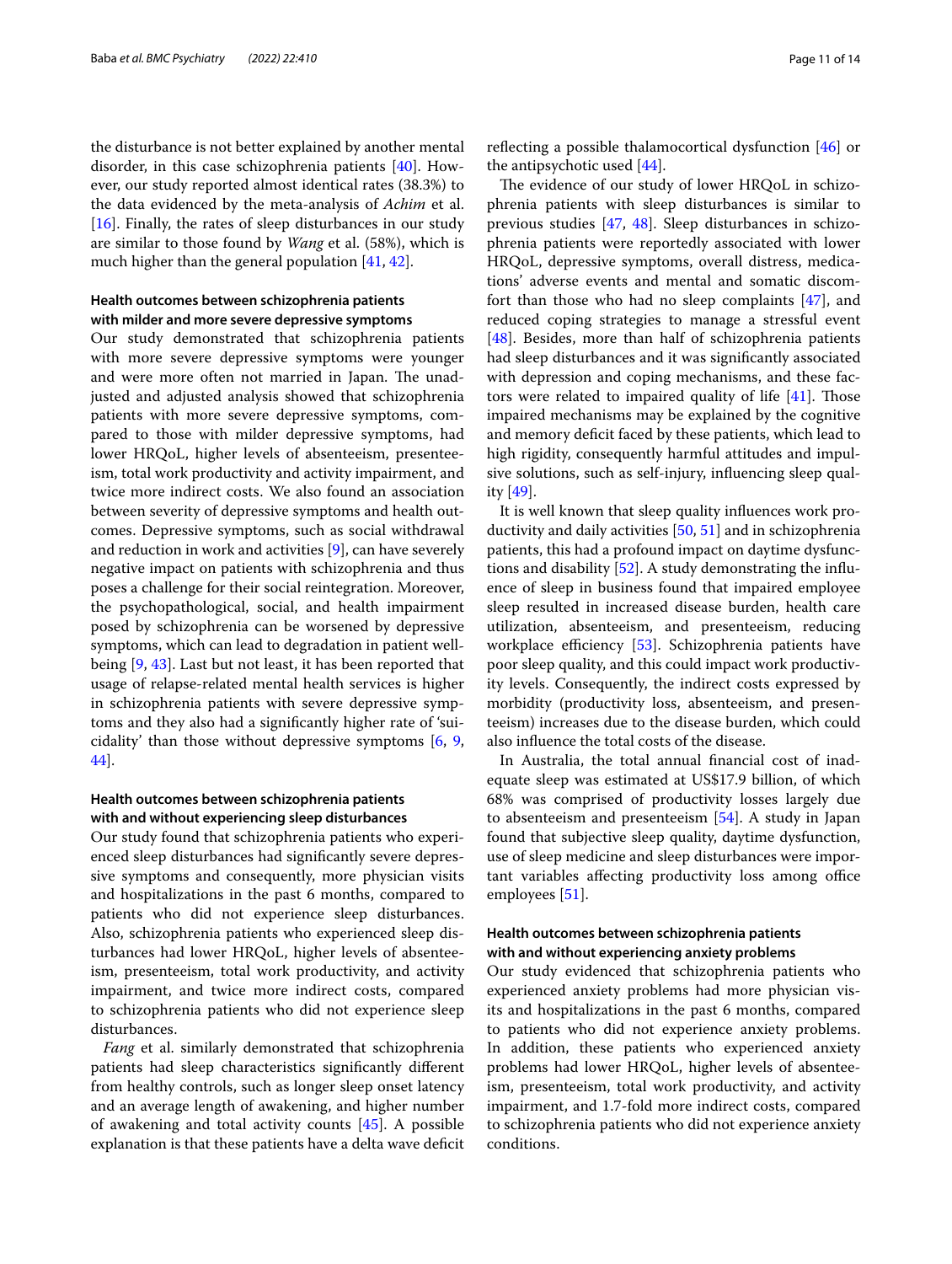The major clinical problem with schizophrenia and comorbid social anxiety is marked by the fear of acting in a way that may be humiliating or embarrassing [\[55](#page-13-16)]. A study with Veterans Health Administration patients with schizophrenia demonstrated that comorbid anxiety disorders were associated with higher rates of psychiatric and medical hospitalization, and increased utilization of outpatient mental health services [[56\]](#page-13-17).

Role functioning and quality of life can be seriously afected by social anxiety [\[57](#page-13-18)]. Anxiety disorders are associated with increase in level of depression and suicidality, utilization of medical service, and impairment to cognitive and quality of life [[14\]](#page-12-13). Previous studies have reported critical impacts of comorbid social anxiety on social functioning and HRQoL in schizophrenia patients [[17\]](#page-12-16). A worsening in social anxiety and general psychiatric symptoms were associated with a decrease in patient functioning, likely owing to exacerbation of general severity and negative symptoms  $[14]$ . The results from the *Aikawa* et al. study revealed that social anxiety in patients with schizophrenia was signifcantly correlated with the age of onset, duration of untreated psychosis (DUP), social functioning, psychiatric symptoms, and HRQoL. Furthermore, based on a systematic review, social functioning, gender, age of onset, and DUP were identifed as important variables associated with the severity of social anxiety symptoms [\[8](#page-12-7)].

#### **Limitations**

There are several limitations to our study. Data used in this study were collected from an online survey and was subject to selection bias towards those with Internet access. In addition, the survey is likely to under-represent less healthy elderly people, institutionalized patients, and those with severe comorbidities. It should be noted that a sizable number of patients with schizophrenia were hospitalized [[36](#page-12-35)] and may not have access to online surveys, and thus the prevalence of schizophrenia as well as morbidity cost in this study were likely underestimated. Also, the sample size for schizophrenia patients in this study is not large, which could impose limitations on the interpretation and generalizability of the results. The NHWS is cross-sectional, and thus no causal relationship between diseases and health outcomes could be assumed. In addition, all data used in this study were self-reported and no verifcation of physician diagnosis and experience of comorbidities was done via other data sources. As many patients with schizophrenia were not aware of their condition, which led to further underestimation of the prevalence.

#### **Conclusions**

Our study results demonstrated that schizophrenia patients with more severe depressive symptoms, sleep disturbances, or anxiety problems experienced signifcantly poorer quality of life, greater work productivity and activity impairment, and higher indirect costs. The results highlight the signifcance of screening and treating the relevant comorbid conditions among patients with schizophrenia to improve their overall quality of life.

#### **Abbreviations**

BMI: Body Mass Index; CCI: Charlson Comorbidity Index; CI: Confdence Interval; EQ-5D-5L: EuroQoL 5-dimensions Scale; ER: Emergency Room; GLM: Generalized Linear Model; HCP: Healthcare Provider; HCRU: Healthcare Resources Utilization; HRQoL: Health-related Quality of Life; MCS: Mental Component Summary; NHWS: National Health and Wellness Survey; PCS: Physical Component Summary; PHQ-9: Patient Health Questionnaire-9; QoL: Quality of Life; RCS: Role Component Summary; SD: Standard Deviation; SF-12v2: Short Form 12-Item (version 2) Health Survey; VAS: Visual Analog Scale; WPAI: Work Productivity and Activity Impairment; YLD: years of life lived with disability.

#### **Supplementary Information**

The online version contains supplementary material available at [https://doi.](https://doi.org/10.1186/s12888-022-04044-5) [org/10.1186/s12888-022-04044-5](https://doi.org/10.1186/s12888-022-04044-5).

```
Additional fle 1.
```
**Additional fle 2.**

#### **Acknowledgements**

The authors would also like to acknowledge Amanda Woo of Cerner Enviza, for the medical writing support provided, including development, editing, and proofreading of the manuscript. This study is funded by Sumitomo Pharma Co., Ltd.

#### **Authors' contributions**

K.B., Y.C., T.N., and T.K. conceptualized this study. W.G. and Y.C. conducted the statistical analysis and all authors interpreted the results. W.G. and Y.C. supported manuscript development. K.B., T.N., and T.K. revised the manuscript. All authors have read and approved the fnal manuscript.

#### **Funding**

This study is funded by Sumitomo Pharma Co., Ltd., Tokyo, Japan.

#### **Availability of data and materials**

Study data to support our fndings are available from Cerner Enviza, but availability of the data is restricted and was used under license for this study and are not publicly available. Data are however available from the authors upon reasonable request and with permission of Cerner Enviza.

#### **Declarations**

#### **Ethics approval and informed consent**

The 2019 NHWS surveys were cross-sectional surveys conducted in a total of 12 nations including Japan and the Japan survey was approved with exemption status upon review by Pearl Institutional Review Board (Indianapolis, IN, IRB Study Number: 19-KAN-196). All NHWS respondents provided informed consent prior to participating.

#### **Consent for publication**

Not applicable.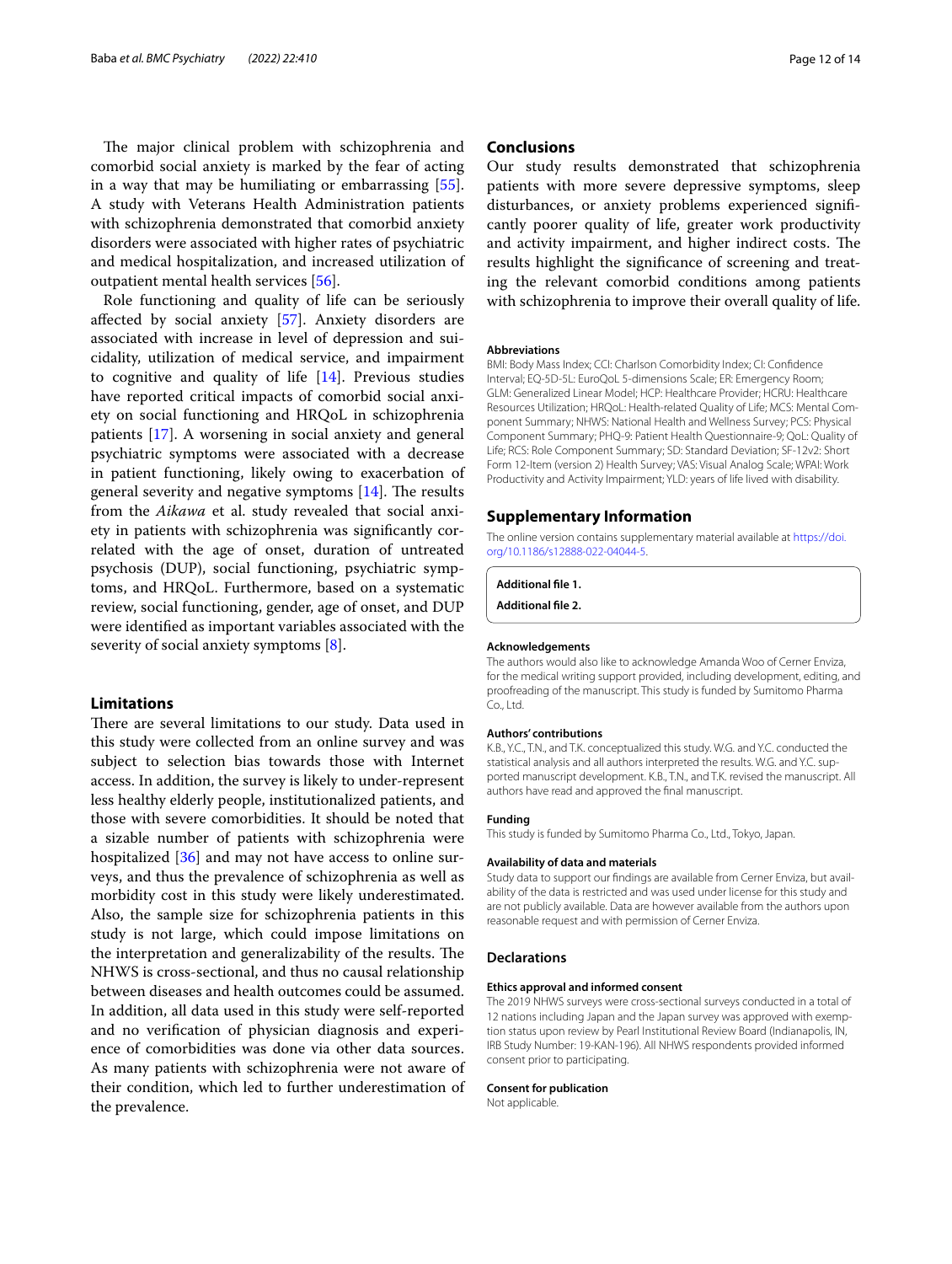#### **Competing interests**

Kenji Baba and Tadashi Nosaka are full-time employees of Sumitomo Pharma Co., Ltd., Tokyo, Japan. Wenjia Guo and Yirong Chen are employed at Cerner Enviza, Singapore. Tadafumi Kato reports personal fees from Kyowa Hakko Kirin, Eli Lilly, Otsuka, GlaxoSmithKline, Taisho Pharma, Taisho Pharmaceutical, Sumitomo Pharma, Meiji Seika Pharma, Pfzer, Mochida Pharmaceutical, Shionogi, Janssen Pharmaceutical, Janssen Asia Pacifc, Yoshitomiyakuhin, Mitsubishi Tanabe Pharma, Astellas Pharma, Wako Pure Chemical Industries, Nippon Boehringer Ingelheim, MSD, Kyowa Pharmaceutical, Eisai and Takeda, and also reports a research grant from Takeda, Otsuka, Eisai, Sumitomo Pharma, Shionogi, Mitsubishi Tanabe Pharma, Teijin Pharma.

#### **Author details**

<sup>1</sup> Medical Affairs, Sumitomo Pharma Co., Ltd., 13-1, Kyobashi 1-Chome, Chuo-ku, Tokyo 104-8356, Japan. <sup>2</sup>Cerner Enviza, 83 Clemenceau Ave, Singapore 239920, Singapore. <sup>3</sup>Department of Psychiatry and Behavioural Science, Juntendo University Graduate School of Medicine, 2 Chome-1-1 Hongo, Bunkyo City, Tokyo 113-8421, Japan.

## Received: 24 November 2021 Accepted: 7 June 2022

#### **References**

- <span id="page-12-0"></span>1. Simeone JC, Ward AJ, Rotella P, Collins J, Windisch R. An evaluation of variation in published estimates of schizophrenia prevalence from 1990-2013: a systematic literature review. BMC Psychiatry. 2015;15(1):193.
- <span id="page-12-1"></span>2. Charlson FJ, Ferrari AJ, Santomauro DF, Diminic S, Stockings E, Scott JG, et al. Global epidemiology and burden of schizophrenia: fndings from the global burden of disease study 2016. Schizophr Bull. 2018;44(6):1195–203.
- <span id="page-12-2"></span>3. Nakane Y, Ohta Y, Radford MHB. Epidemiological studies of schizophrenia in Japan. Schizophr Bull. 1992;18(1):75–84.
- <span id="page-12-3"></span>4. Okayama T, Usuda K, Okazaki E, Yamanouchi Y. Number of long-term inpatients in Japanese psychiatric care beds: trend analysis from the patient survey and the 630 survey. BMC Psychiatry. 2020;20(1):522.
- <span id="page-12-4"></span>5. Hjorthøj C, Stürup AE, McGrath JJ, Nordentoft M. Years of potential life lost and life expectancy in schizophrenia: a systematic review and metaanalysis. Lancet Psychiatry. 2017;4(4):295–301.
- <span id="page-12-5"></span>6. Conley RR, Ascher-Svanum H, Zhu B, Faries DE, Kinon BJ. The burden of depressive symptoms in the long-term treatment of patients with schizophrenia. Schizophr Res. 2007;90(1–3):186–97.
- <span id="page-12-6"></span>7. Hor K, Taylor M. Review: suicide and schizophrenia: a systematic review of rates and risk factors. J Psychopharmacol. 2010;24(4\_suppl):81–90.
- <span id="page-12-7"></span>8. Jin H, Mosweu I. The societal cost of schizophrenia: a systematic review. PharmacoEconomics. 2017;35(1):25–42.
- <span id="page-12-8"></span>9. Millier A, Schmidt U, Angermeyer MC, Chauhan D, Murthy V, Toumi M, et al. Humanistic burden in schizophrenia: a literature review. J Psychiatr Res. 2014;54(1):85–93.
- <span id="page-12-9"></span>10. Sado M, Inagaki A, Koreki A, Knapp M, Kissane LA, Mimura M, et al. The cost of schizophrenia in Japan. Neuropsychiatr Dis Treat. 2013;9(May):787–98.
- <span id="page-12-10"></span>11. Gupta S, Isherwood G, Jones K, Van Impe K. Productivity loss and resource utilization, and associated indirect and direct costs in individuals providing care for adults with schizophrenia in the EU5. ClinicoEcon Outcomes Res. 2015;7:593–602.
- <span id="page-12-11"></span>12. Sruamsiri R, Mori Y, Mahlich J. Productivity loss of caregivers of schizophrenia patients: a cross-sectional survey in Japan. J Ment Health. 2018;27(6):583–7.
- <span id="page-12-12"></span>13. Aikawa S, Kobayashi H, Nemoto T, Matsuo S, Wada Y, Mamiya N, et al. Social anxiety and risk factors in patients with schizophrenia: relationship with duration of untreated psychosis. Psychiatry Res. 2018;263:94–100.
- <span id="page-12-13"></span>14. Nemoto T, Uchino T, Aikawa S, Matsuo S, Mamiya N, Shibasaki Y, et al. Impact of changes in social anxiety on social functioning and quality of life in outpatients with schizophrenia: a naturalistic longitudinal study. J Psychiatr Res. 2020;131:15–21.
- <span id="page-12-14"></span>15. Etchecopar-Etchart D, Korchia T, Loundou A, Llorca PM, Auquier P, Lançon C, et al. Comorbid major depressive disorder in schizophrenia: a systematic review and Meta-analysis. Schizophr Bull. 2021;47(2):298–308.
- <span id="page-12-15"></span>16. Achim AM, Maziade M, Raymond É, Olivier D, Mérette C, Roy MA. How prevalent are anxiety disorders in schizophrenia? A metaanalysis and critical review on a signifcant association. Schizophr Bull. 2011;37(4):811–21.
- <span id="page-12-16"></span>17. McEnery C, Lim MH, Tremain H, Knowles A, Alvarez-Jimenez M. Prevalence rate of social anxiety disorder in individuals with a psychotic disorder: a systematic review and meta-analysis. Schizophr Res. 2019;208(February):25–33.
- <span id="page-12-17"></span>18. Bobes J, Garcia-Portilla MP, Bascaran MT, Saiz PA, Bousoño M. Quality of life in schizophrenic patients. Dialogues Clin Neurosci. 2007;9(2):215–26.
- <span id="page-12-18"></span>19. Ministry of Health, Labour and Welfare. Ethical Guidelines for Medical and Health Research Involving Human Subjects. Available from: [https://www.](https://www.lifescience.mext.go.jp/files/pdf/n2181_01.pdf) [lifescience.mext.go.jp/fles/pdf/n2181\\_01.pdf](https://www.lifescience.mext.go.jp/files/pdf/n2181_01.pdf). Cited 7 Apr 2021
- <span id="page-12-19"></span>20. Kroenke K, Spitzer RL, Williams JBW. The PHQ-9. J Gen Intern Med. 2001;16(9):606–13.
- <span id="page-12-20"></span>21. Charlson ME, Charlson RE, Peterson JC, Marinopoulos SS, Briggs WM, Hollenberg JP. The Charlson comorbidity index is adapted to predict costs of chronic disease in primary care patients. J Clin Epidemiol. 2008;61(12):1234–40.
- <span id="page-12-21"></span>22. Quan H, Li B, Couris CM, Fushimi K, Graham P, Hider P, et al. Updating and validating the Charlson comorbidity index and score for risk adjustment in hospital discharge abstracts using data from 6 countries. Am J Epidemiol. 2011;173(6):676–82.
- <span id="page-12-22"></span>23. Brazier JE, Roberts J. The estimation of a preference-based measure of health from the SF-12. Med Care. 2004;42(9):851–9.
- <span id="page-12-23"></span>24. Fukuhara S, Bito S, Green J, Hsiao A, Kurokawa K. Translation, adaptation, and validation of the SF-36 health survey for use in Japan. J Clin Epidemiol. 1998;51(11):1037–44.
- <span id="page-12-24"></span>25. Fukuhara S, Ware JE, Kosinski M, Wada S, Gandek B. Psychometric and clinical tests of validity of the Japanese SF-36 health survey. J Clin Epidemiol. 1998;51(11):1045–53.
- <span id="page-12-25"></span>26. EuroQol Group. EuroQol--a new facility for the measurement of healthrelated quality of life. Health Policy. 1990;16(3):199–208.
- <span id="page-12-26"></span>27. Reilly MC, Gooch KL, Wong RL, Kupper H, van der Heijde D. Validity, reliability and responsiveness of the work productivity and activity impairment questionnaire in ankylosing spondylitis. Rheumatology (Oxford). 2010;49(4):812–9.
- <span id="page-12-27"></span>28. Ministry of Health Labor and Welfare. Japan basic survey on wage structure: Ministry of Health Labor and Welfare; 2019. Available from: [https://](https://www.mhlw.go.jp/english/database/db-l/ordinary.html) [www.mhlw.go.jp/english/database/db-l/ordinary.html](https://www.mhlw.go.jp/english/database/db-l/ordinary.html)
- <span id="page-12-28"></span>29. van den Hout WB. The value of productivity: human-capital versus friction-cost method. Ann Rheum Dis. 2010;69(Suppl 1):i89–91.
- <span id="page-12-29"></span>30. Fiedorowicz JG, Persons JE, Assari S, Ostacher MJ, Zandi P, Wang PW, et al. Depressive symptoms carry an increased risk for suicidal ideation and behavior in bipolar disorder without any additional contribution of mixed symptoms. J Afect Disord. 2019;246:775–82.
- <span id="page-12-30"></span>31. Levis B, Benedetti A, Ioannidis JPA, Sun Y, Negeri Z, He C, et al. Patient Health Questionnaire-9 scores do not accurately estimate depression prevalence: individual participant data meta-analysis. J Clin Epidemiol. 2020;122:115–128.e1.
- <span id="page-12-31"></span>32. Kato T, Baba K, Guo W, Chen Y, Nosaka T. Impact of bipolar disorder on health-related quality of life and work productivity: estimates from the national health and wellness survey in Japan. J Afect Disord. 2021;295:203–14.
- <span id="page-12-32"></span>33. IBM Corp. IBM SPSS statistics for windows, version 25.0. Armonk: IBM Corp; 2017.
- <span id="page-12-33"></span>34. Goldner EM, Hsu L, Waraich P, Somers JM. Prevalence and incidence studies of schizophrenic disorders: a systematic review of the literature. Can J Psychiatr. 2002;47(9):833–43.
- <span id="page-12-34"></span>35. Hogerzeil SJ, Hoek HW, van Hemert AM. The impact of study design on schizophrenia incidence estimates: a systematic review of northern European studies 2008–2019. Schizophr Res. 2021;231:134–41.
- <span id="page-12-35"></span>36. Ministry of Health, Labour and Welfare of Japan. 精神保健医療福祉政 策の動向と精神障害にも対応した地域包括ケアシステム 2017. Available from: [https://www.mhlw-houkatsucare-ikou.jp/guide/r02-cccsguideline](https://www.mhlw-houkatsucare-ikou.jp/guide/r02-cccsguideline-p1.pdf)[p1.pdf](https://www.mhlw-houkatsucare-ikou.jp/guide/r02-cccsguideline-p1.pdf)
- <span id="page-12-36"></span>37. Statistics Bureau Ministry of Internal Afairs and Communications. Statistical handbook of Japan 2020. Available from: [https://www.stat.go.jp/engli](https://www.stat.go.jp/english/data/handbook/pdf/2020all.pdf#page=23) [sh/data/handbook/pdf/2020all.pdf#page](https://www.stat.go.jp/english/data/handbook/pdf/2020all.pdf#page=23)=23
- <span id="page-12-37"></span>38. De Hert M, Schreurs V, Vancampfort D, Van Winkel R. Metabolic syndrome in people with schizophrenia: a review. World Psychiatry. 2009;8(1):15–22.